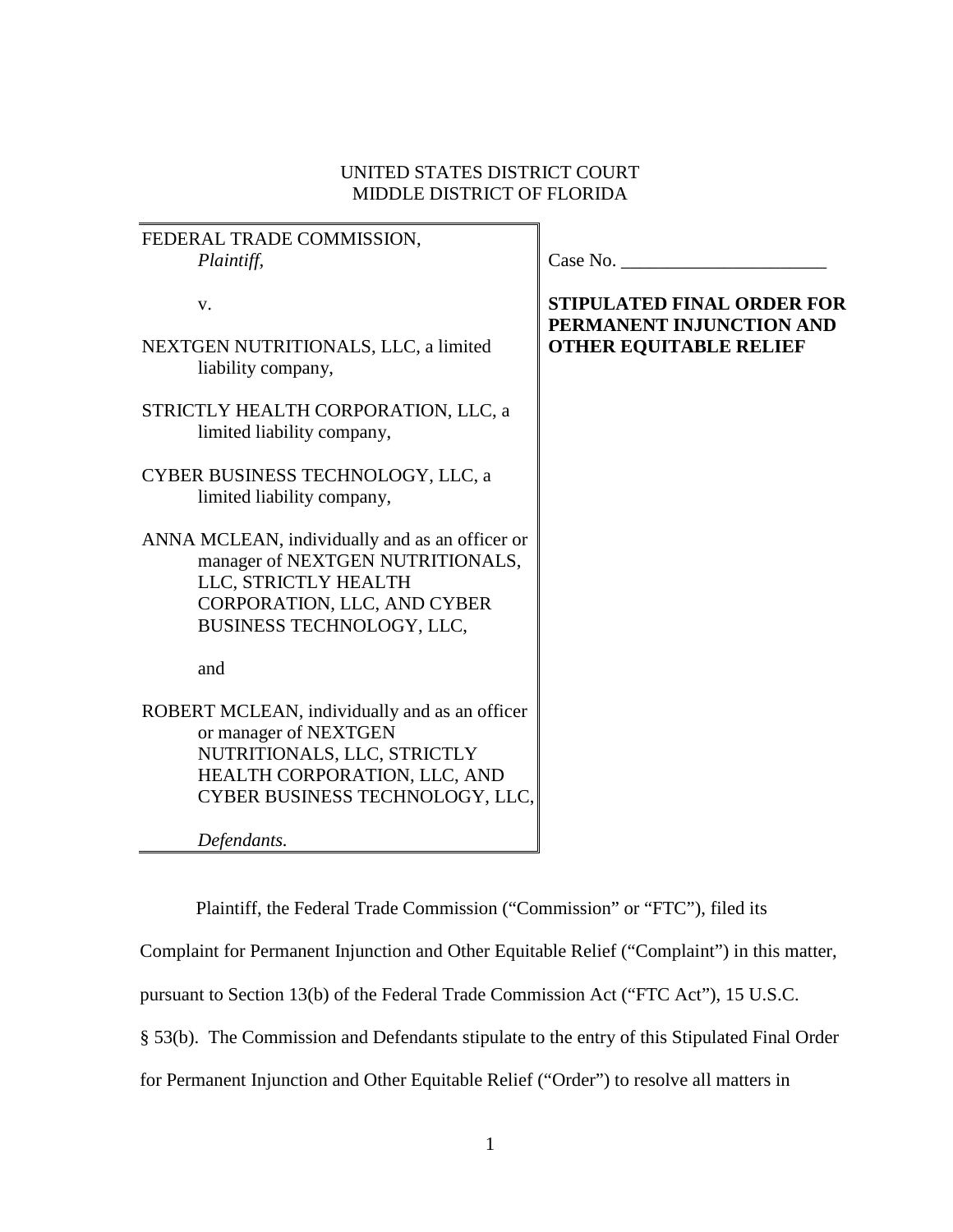dispute in this action between them.

#### THEREFORE, IT IS ORDERED as follows:

### **FINDINGS**

1. This Court has jurisdiction over this matter.

 sale, sale, or distribution of the following products: BioMazing HCG, a liquid advertised to capsule advertised to fight cancer by causing cell death and reducing the size of tumors, prevent the spread of HIV and AIDs, lower high blood pressure, and improve liver health; 2. The Complaint charges that Defendants participated in deceptive acts or practices and disseminated false advertisements in violation of Sections 5 and 12 of the FTC Act, 15 U.S.C. §§ 45(a) and 52, in connection with the advertising, labeling, promotion, offering for force the body to burn calories and cause substantial weight loss; Hoodoba, a capsule advertised to suppress the appetite and cause substantial weight loss; Fucoidan Force, a Immune Strong, a capsule advertised to prevent or reduce the risk of colds and flu, and to combat diseases including multiple sclerosis, HIV, AIDS, and cancer; and VascuVite, a tablet claimed to treat hypertension.

 3. Defendants neither admit nor deny any of the allegations in the Complaint, except as specifically stated in this Order. Only for purposes of this action, Defendants admit the facts necessary to establish jurisdiction.

 Order, and agree to bear their own costs and attorney fees. 4. Defendants waive any claim that they may have under the Equal Access to Justice Act, 28 U.S.C. § 2412, concerning the prosecution of this action through the date of this

5. Defendants waive all rights to appeal or otherwise challenge or contest the validity of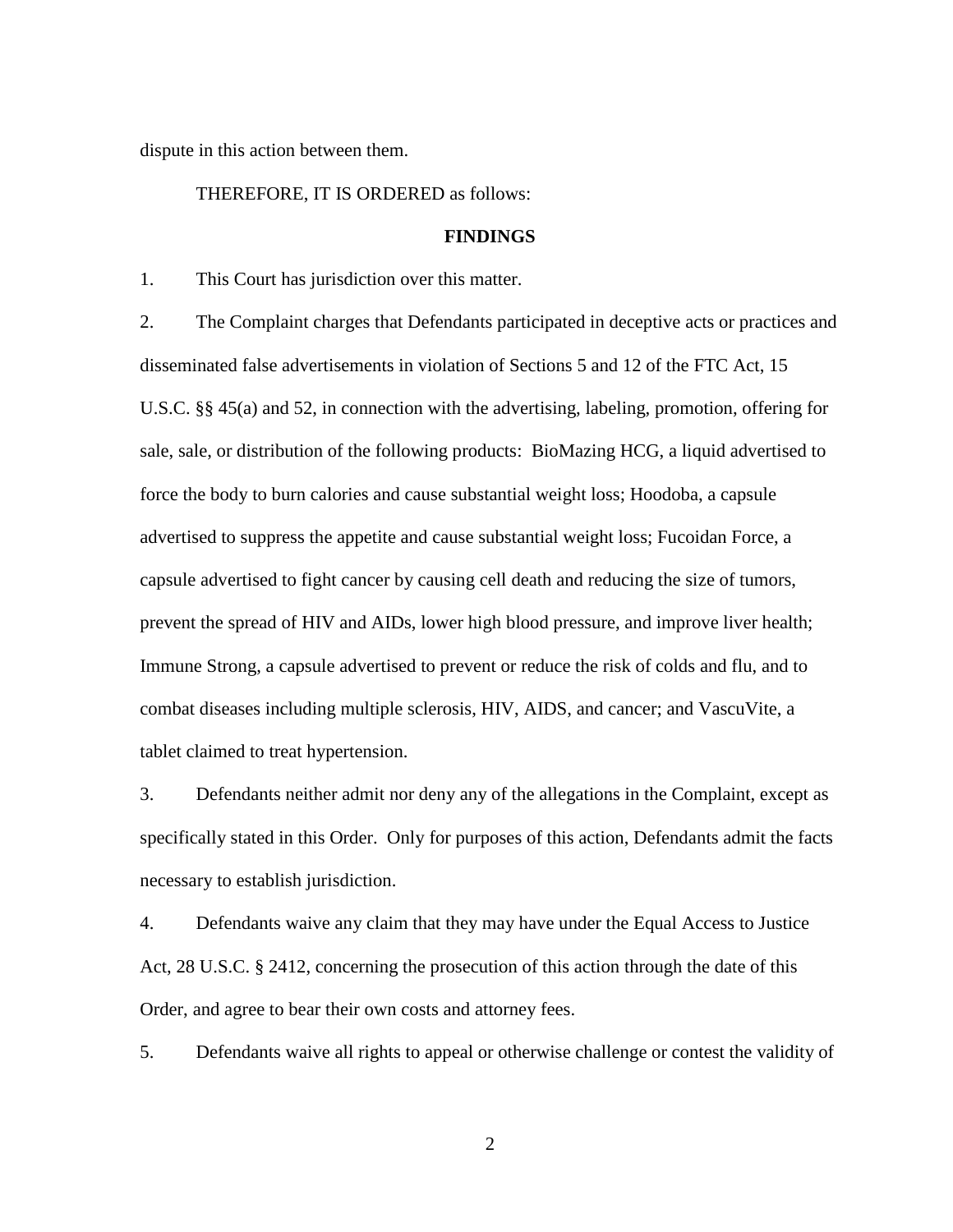this Order.

#### **DEFINITIONS**

For the purpose of this Order, the following definitions apply:

 1. "Corporate Defendants" means NextGen Nutritionals, LLC, Strictly Health Corporation, LLC, and Cyber Business Technology, LLC, and their successors and assigns. Strictly Health Corporation, LLC. CBT Bioscience is an alias of Nature's Bioscience, LLC. Nature's Bioscience, LLC, is a successor and assign of NextGen Nutritionals, LLC, and

 2. "Covered Product" means any food, drug, or dietary supplement, including but not limited to BioMazing HCG, Hoodoba, Fucoidan Force, Immune Strong, and VascuVite.

3. "Defendants" means the Individual Defendants and the Corporate Defendants, individually, collectively, or in any combination.

 otherwise represented as a dietary supplement; or (B) any pill, tablet, capsule, powder, vitamin, mineral, herb or other botanical, amino acid, probiotic, or other dietary substance for 4. "Dietary Supplement" means: (A) any product labeled as a dietary supplement or softgel, gelcap, liquid, or other similar form containing one or more ingredients that is a use by humans to supplement the diet by increasing the total dietary intake, or a concentrate, metabolite, constituent, extract, or combination of any ingredient described above, that is intended to be ingested, and is not represented to be used as a conventional food or as a sole item of a meal or the diet.

5. "Drug" means: (A) articles recognized in the official United States Pharmacopoeia, official Homeopathic Pharmacopoeia of the United States, or official National Formulary, or any supplement to any of them; (B) articles intended for use in the diagnosis, cure,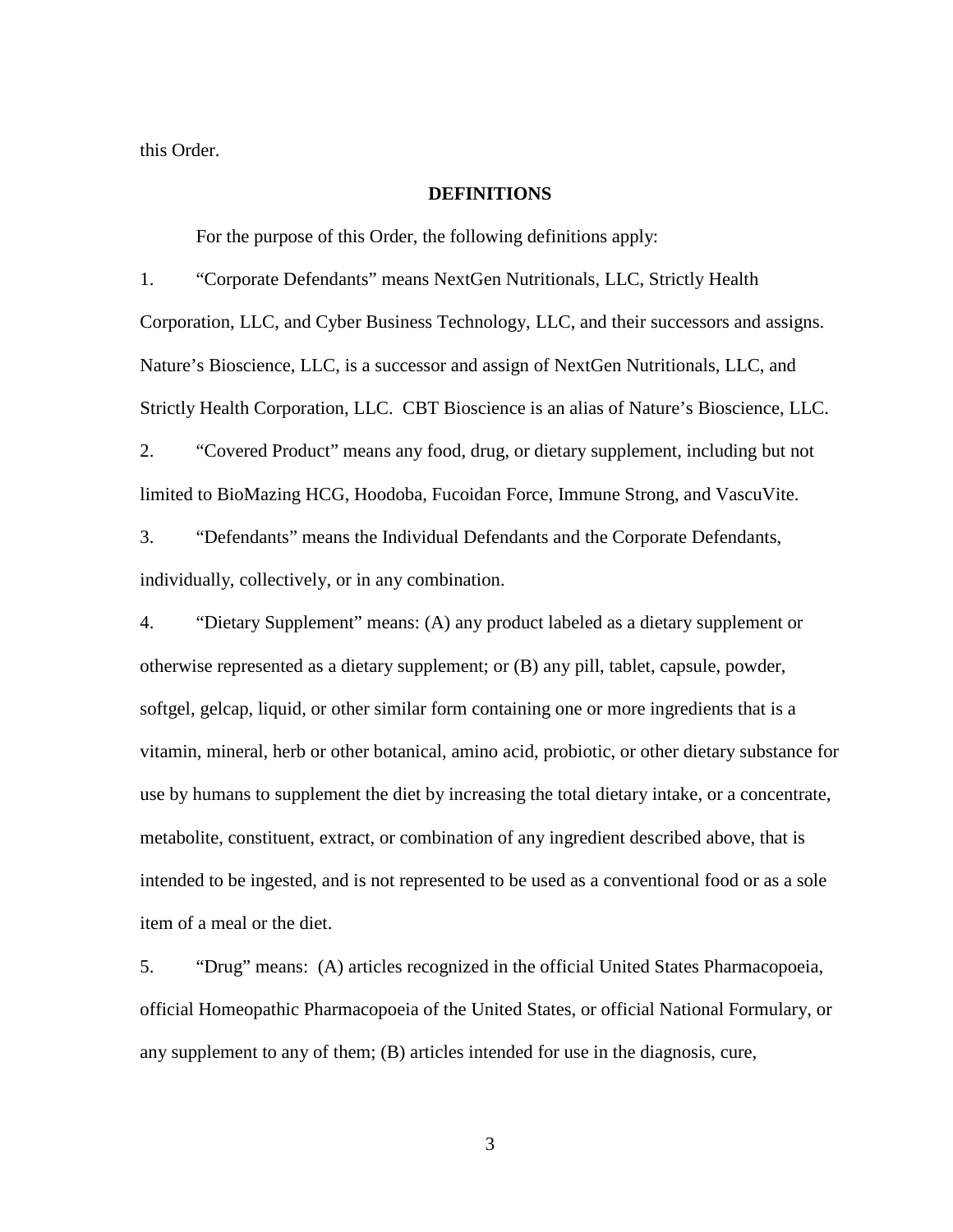<span id="page-3-0"></span>mitigation, treatment, or prevention of disease in humans or other animals; (C) articles (other than food) intended to affect the structure or any function of the body of humans or other animals; and (D) articles intended for use as a component of any article specified in (A), (B), or (C); but does not include devices or their components, parts, or accessories.

6. "Essentially Equivalent Product" means a product that contains the identical ingredients, except for inactive ingredients (e.g., binders, colors, fillers, excipients), in the same form and dosage, and with the same route of administration (e.g., orally, sublingually), as the Covered Product; provided that the Covered Product may contain additional ingredients if reliable scientific evidence generally accepted by experts in the relevant field indicates that the amount and combination of additional ingredients is unlikely to impede or inhibit the effectiveness of the ingredients in the Essentially Equivalent Product.

 7. "Food" means: (A) any article used for food or drink for humans or other animals; (B) chewing gum; and (C) any article used for components of any such article.

8. "Including" means "including but not limited to."

9. "Individual Defendants" means Anna McLean and Robert McLean.

10. The terms "and" and "or" in this Order shall be construed conjunctively or disjunctively as necessary, to make the applicable phrase or sentence inclusive rather than exclusive.

#### **ORDER**

### **I. BANNED WEIGHT-LOSS CLAIMS**

IT IS ORDERED that Defendants, Defendants' officers, agents, employees, and attorneys, and all other persons in active concert or participation with any of them, who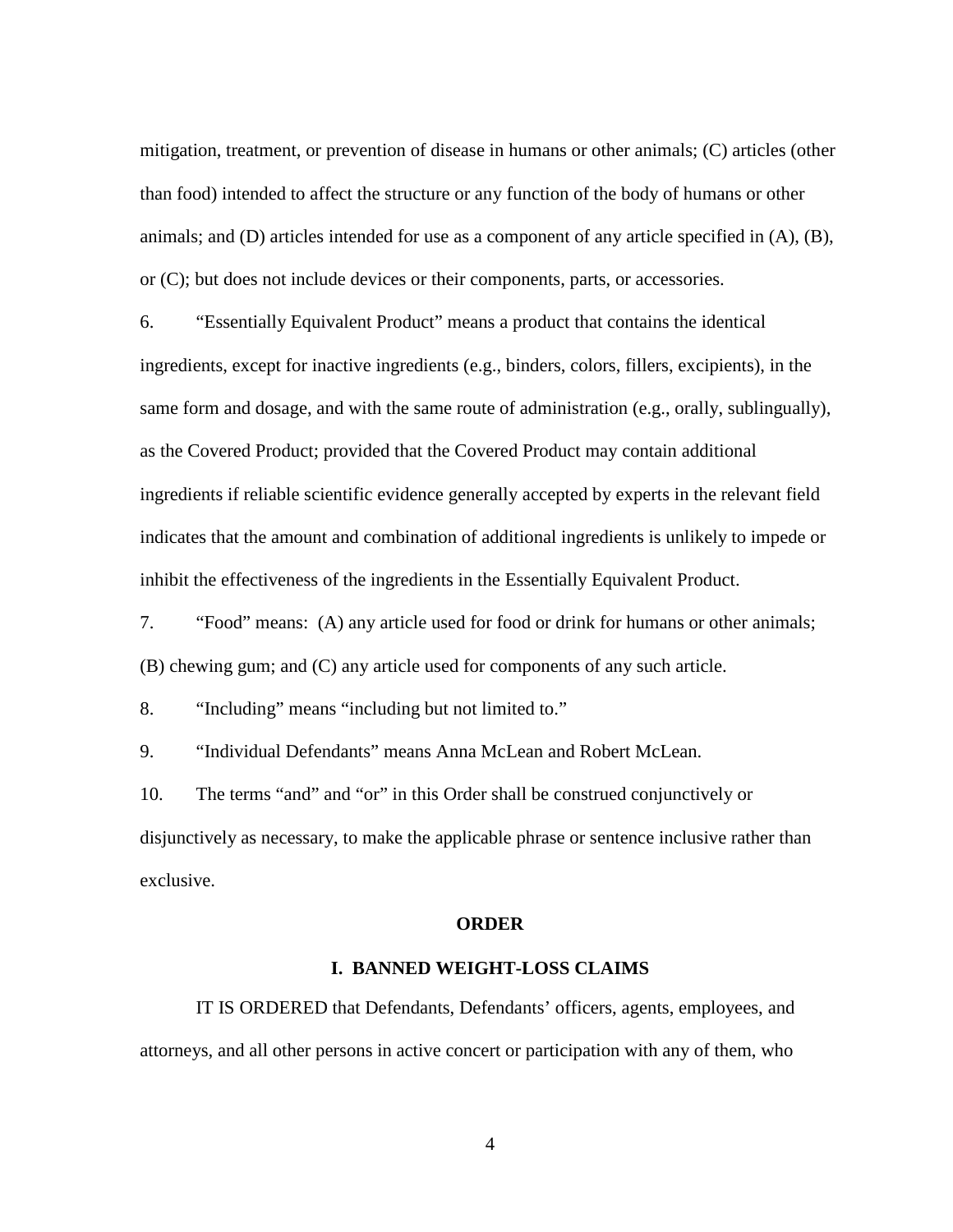Product, are permanently restrained and enjoined from making, or assisting others in making, endorsement, depiction, or illustration, any representation that such product:<br>A. Causes weight loss of two pounds or more a week for a month or more receive actual notice of this Order, whether acting directly or indirectly, in connection with the labeling, advertising, promotion, offering for sale, sale, or distribution of any Covered expressly or by implication, including through the use of a product or program name,

without diet or exercise;

B. Causes weight loss no matter what or how much the consumer eats;

C. Causes permanent weight loss;

D. Blocks the absorption of fat or calories to enable consumers to lose substantial weight;

 $E.$ than four weeks; Safely enables consumers to lose more than three pounds per week for more

F. Causes substantial weight loss for all users; or

G. Causes substantial weight loss by wearing a product on the body or rubbing it into the skin.

# **II. PROHIBITED REPRESENTATIONS REGARDING WEIGHT AND DISEASE-RELATED CLAIMS**

IT IS FURTHER ORDERED that Defendants, Defendants' officers, agents,

employees, and attorneys, and all other persons in active concert or participation with any of them, who receive actual notice of this Order, whether acting directly or indirectly, in connection with the labeling, advertising, promotion, offering for sale, sale, or distribution of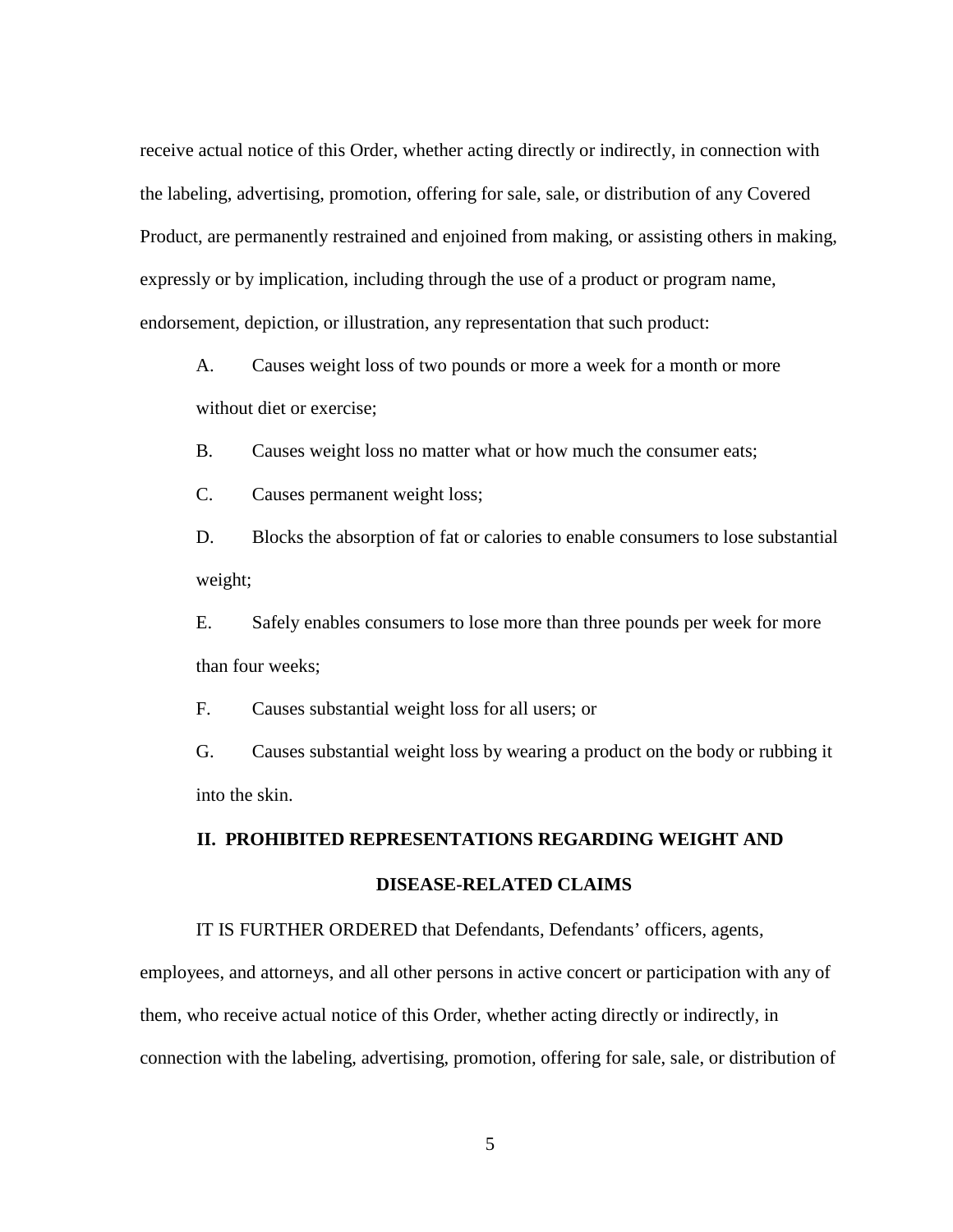others in making, expressly or by implication, including through the use of a product or representation banned under the Section entitled Banned Weight-Loss Claims, that such any Covered Product, are permanently restrained and enjoined from making, or assisting program name, endorsement, depiction, or illustration, any representation, other than a product:

- Causes or assists in causing weight loss;
- A. Causes or assists in causing weight loss;<br>B. Causes the body to burn fat or feed off of existing fat reserves;
- C. Suppresses the appetite or causes consumers to reduce caloric intake;
- D. Prevents hunger in persons following a reduced or low calorie diet;
- E. Resets the metabolism or prevents the body from storing fat;
- multiple sclerosis, HIV, AIDS, herpes simplex, or hepatitis; F. Cures, mitigates, or treats any disease, including but not limited to cancer,
- G. Kills cancer cells or reduces the size of tumors;
- H. Improves liver health, including by reducing or preventing fibrotic tissue;<br>I. Reduces cholesterol;
- 
- J. Reduces systolic or diastolic blood pressure, or both; or
- K. Reduces the likelihood of viral infections;

unless the representation is non-misleading, and, at the time of making such representation, they possess and rely upon competent and reliable scientific evidence substantiating that the representation is true. For purposes of this Section, competent and reliable scientific evidence shall consist of human clinical testing of the Covered Product, or of an Essentially Equivalent Product, that is sufficient in quality and quantity based on standards generally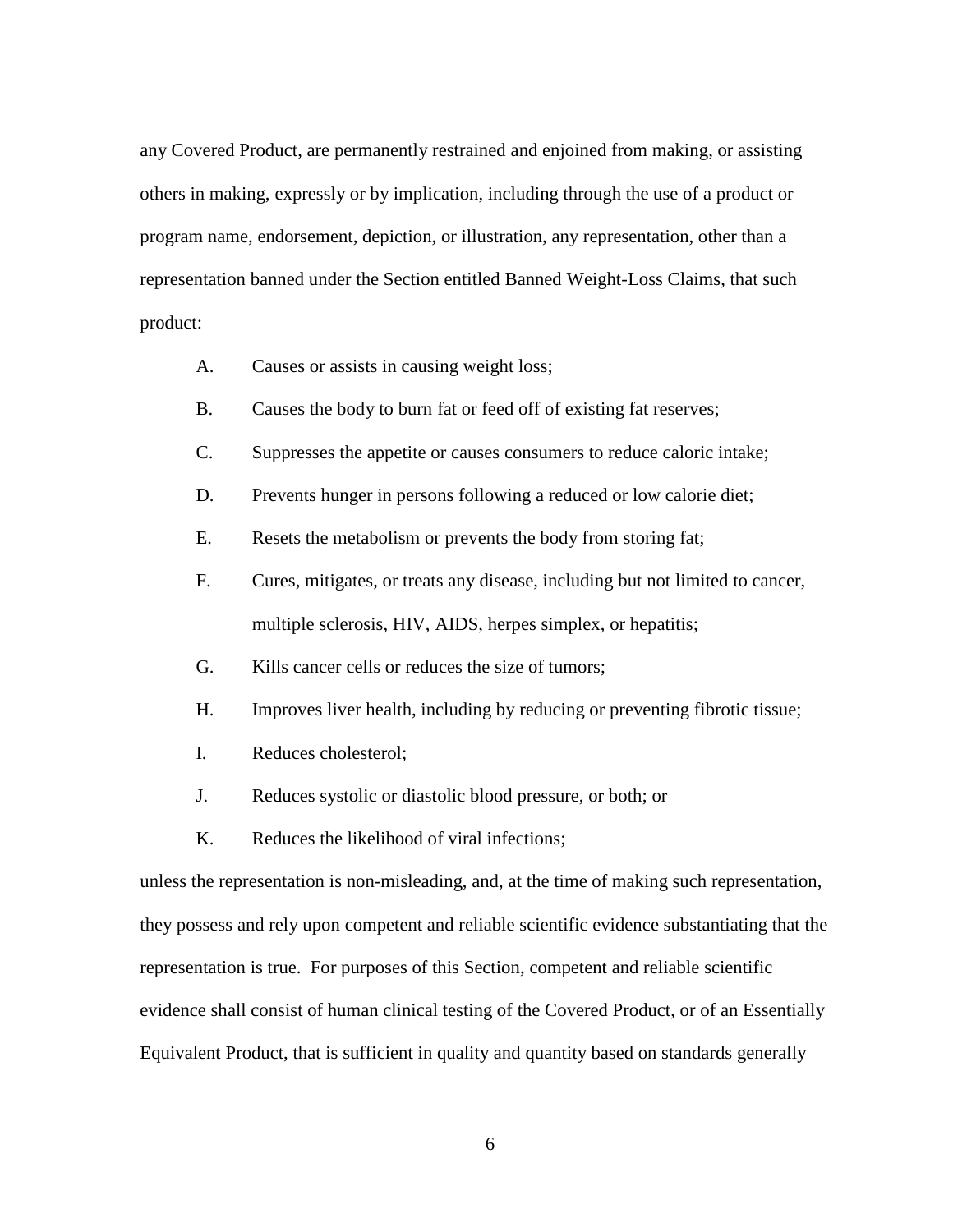assessment of such testing as described in the Section entitled Preservation of Records Relating to Competent and Reliable Human Clinical Tests or Studies must be available for accepted by experts in the relevant disease, condition, or function to which the representation relates, when considered in light of the entire body of relevant and reliable scientific evidence, to substantiate that the representation is true. Such testing must be: (1) randomized, double-blind, and placebo-controlled; and (2) conducted by researchers qualified by training and experience to conduct such testing. In addition, all underlying or supporting data and documents generally accepted by experts in the field as relevant to an inspection and production to the Commission. Persons covered by this Section have the burden of proving that a product satisfies the definition of Essentially Equivalent Product.

# **III. PROHIBITED REPRESENTATIONS REGARDING OTHER HEALTH-RELATED CLAIMS**

 IT IS FURTHER ORDERED that Defendants, Defendants' officers, agents, others in making, expressly or by implication, including through the use of a product or employees, and attorneys, and all other persons in active concert or participation with any of them, who receive actual notice of this Order, whether acting directly or indirectly, in connection with the labeling, advertising, promotion, offering for sale, sale, or distribution of any Covered Product, are permanently restrained and enjoined from making, or assisting program name, endorsement, depiction, or illustration, any representation, other than representations covered under the Sections of this Order entitled Banned Weight-Loss Claims and Prohibited Representations Regarding Weight and Disease-Related Claims, about the health benefits, performance, efficacy, side effects, or safety, including, but not limited to,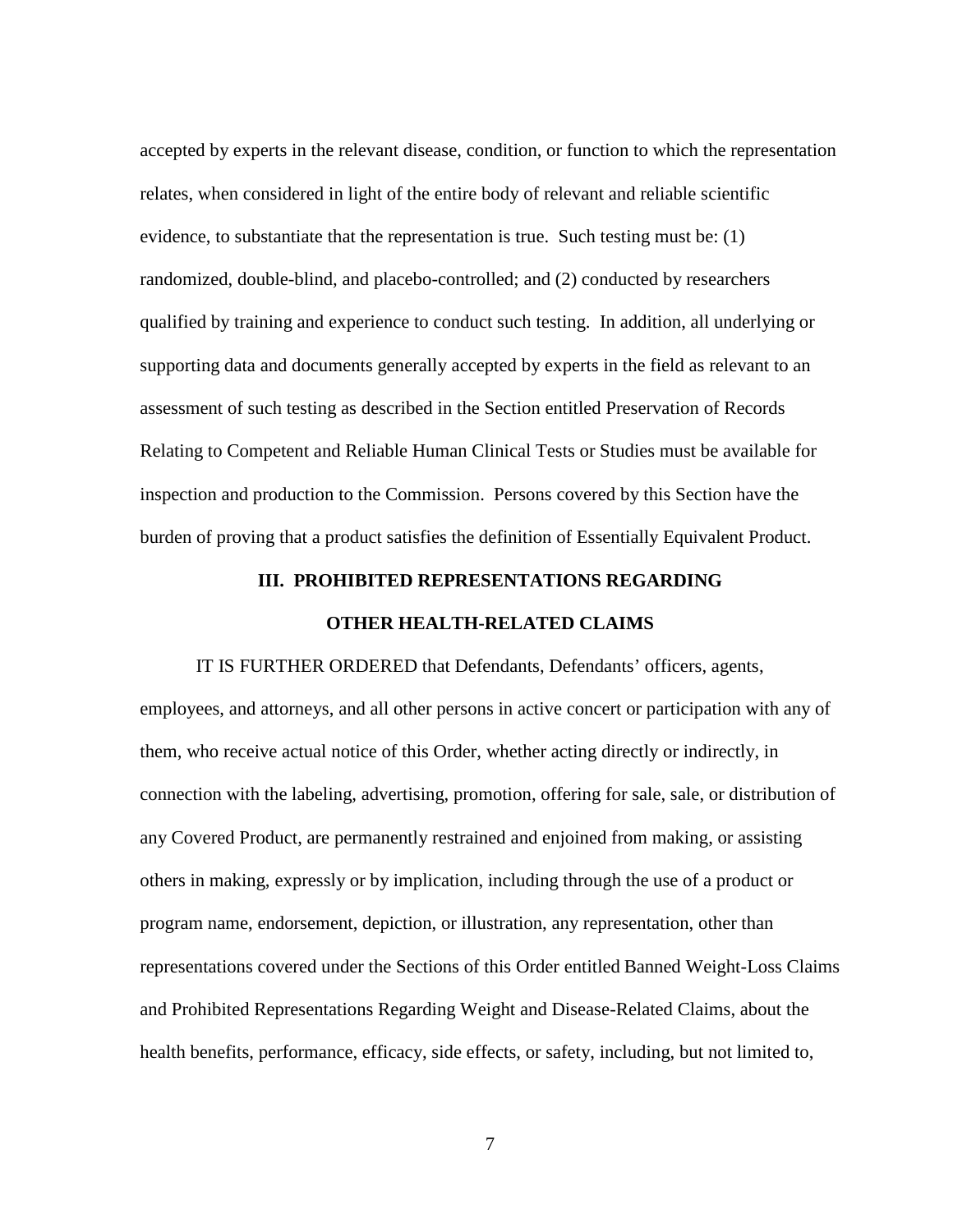cancer, of any Covered Product, or about its effect on a consumer's ability to work, unless safety for use by patients with breast cancer, uterine cancer, ovarian cancer, or other forms of the representation is non-misleading, and, at the time of making such representation, they possess and rely upon competent and reliable scientific evidence that is sufficient in quality and quantity based on standards generally accepted by experts in the relevant disease, condition, or function to which the representation relates, when considered in light of the entire body of relevant and reliable scientific evidence, to substantiate that the representation is true.

 relates; (2) that are generally accepted by such experts to yield accurate and reliable results; generally require such human clinical testing to substantiate that the representation is true. In Relating to Competent and Reliable Human Clinical Tests or Studies must be available for For purposes of this Section, competent and reliable scientific evidence means tests, analyses, research, or studies (1) that have been conducted and evaluated in an objective manner by experts in the relevant disease, condition, or function to which the representation and (3) that are randomized, double-blind, and placebo-controlled human clinical testing of the Covered Product, or of an Essentially Equivalent Product, when such experts would addition, when such tests or studies are human clinical tests or studies, all underlying or supporting data and documents generally accepted by experts in the field as relevant to an assessment of such testing as set forth in the Section entitled Preservation of Records inspection and production to the Commission. Persons covered by this Section have the burden of proving that a product satisfies the definition of Essentially Equivalent Product.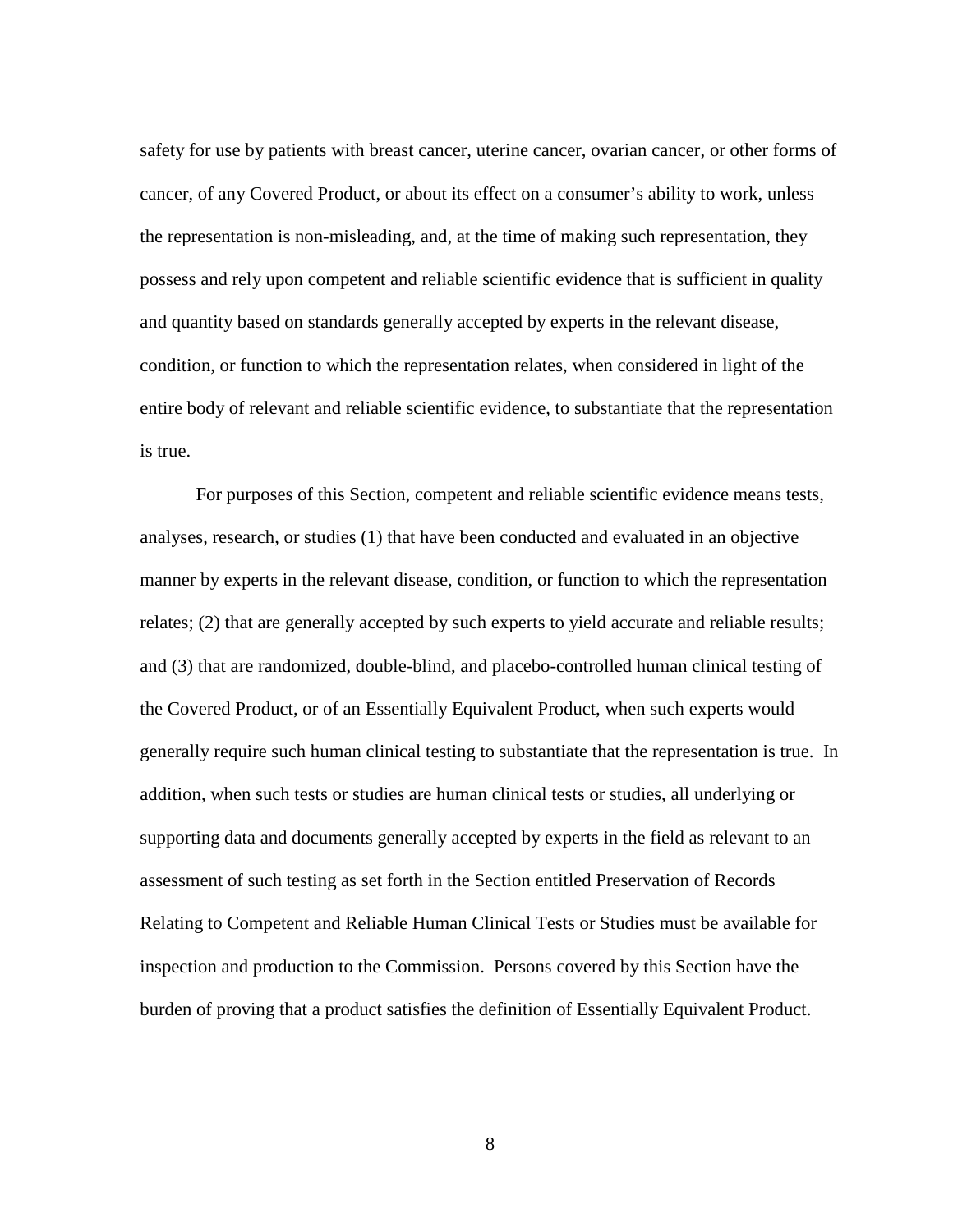# **IV. PROHIBITED REPRESENTATIONS REGARDING TESTS, STUDIES, OR OTHER RESEARCH**

 IT IS FURTHER ORDERED that Defendants, Defendants' officers, agents, employees, and attorneys, and all other persons in active concert or participation with any of them, who receive actual notice of this Order, whether acting directly or indirectly, in connection with the manufacturing, labeling, advertising, promotion, offering for sale, sale, or distribution of any Covered Product are permanently restrained and enjoined from misrepresenting, in any manner, expressly or by implication, including through the use of any product name, endorsement, depiction, or illustration:

- A. That any Covered Product is proven to:
	-
	- 1. Cause consumers to reduce calorie intake;<br>2. Reduce the likelihood of viral infections;
	- 3. Reduce cholesterol;
	- 4. Reduce or relieve the symptoms of HIV, herpes simplex, or hepatitis;
	- 5. Lower systolic and/or diastolic blood pressure;
	- 6. Improve liver health, including by reducing fibrotic tissue or preventing more fibrosis from occurring;
- proven or otherwise established; or B. That the performance or benefits of any product are scientifically or clinically
- C. The existence, contents, validity, results, conclusions, or interpretations of any test, study, or other research.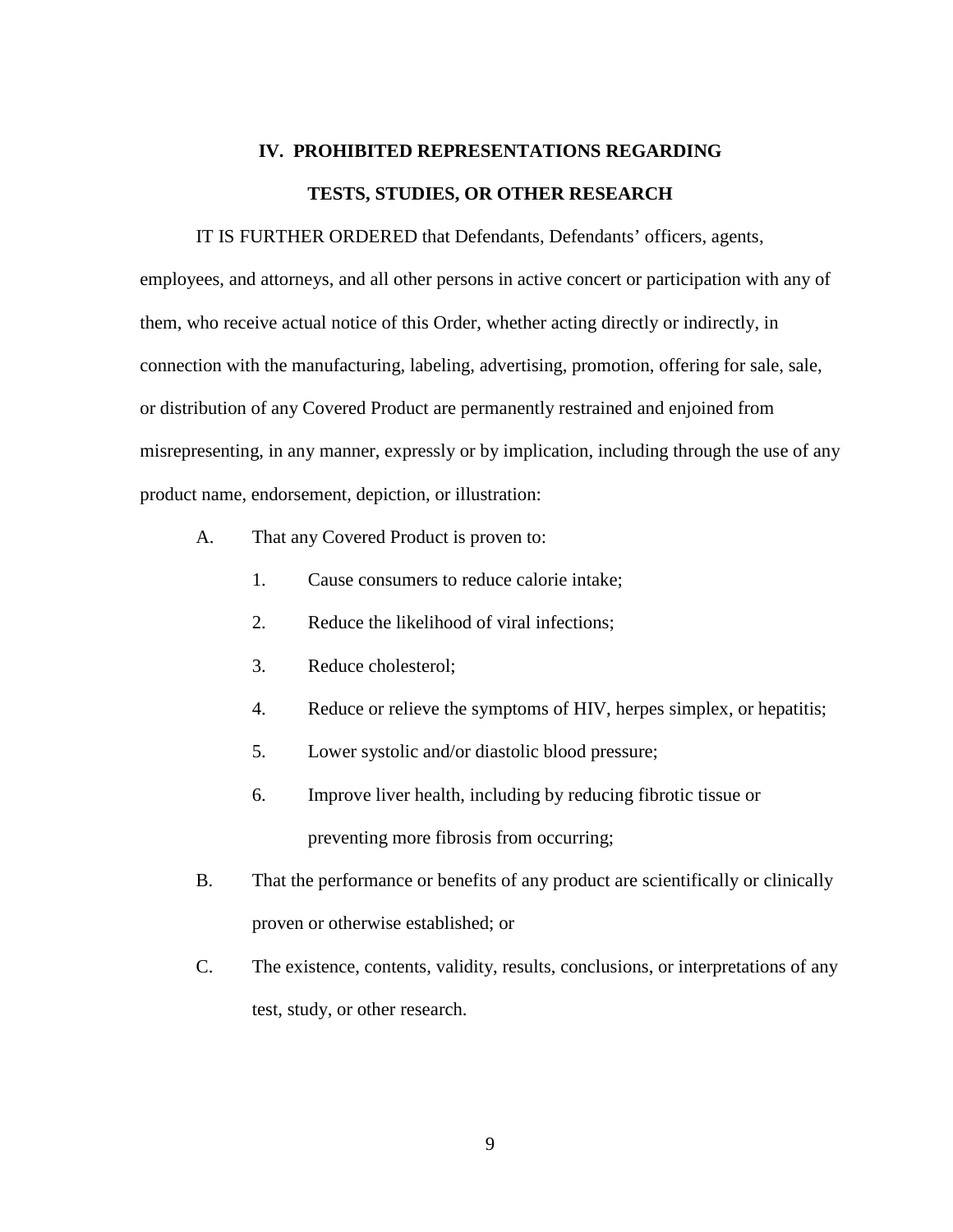## **V. PRESERVATION OF RECORDS RELATING TO COMPETENT AND RELIABLE HUMAN CLINICAL TESTS OR STUDIES**

 IT IS FURTHER ORDERED that, with regard to any human clinical test or study ("test") upon which Defendants rely to substantiate any claim covered by this Order, Defendants shall secure and preserve all underlying or supporting data and documents generally accepted by experts in the field as relevant to an assessment of the test, including:

- A. All protocols and protocol amendments, reports, articles, write-ups, or other accounts of the results of the test, and drafts of such documents reviewed by the test sponsor or any other person not employed by the research entity;
- B. All documents referring or relating to recruitment; randomization; instructions, including oral instructions, to participants; and participant compliance;
- participants who did not complete the test, and all communications with any C. Documents sufficient to identify all test participants, including any participants relating to the test; all raw data collected from participants enrolled in the test, including any participants who did not complete the test; source documents for such data; any data dictionaries; and any case report forms;
- analysis performed on any test data; and D. All documents referring or relating to any statistical analysis of any test data, including any pretest analysis, intent-to-treat analysis, or between-group
- E. All documents referring or relating to the sponsorship of the test, including all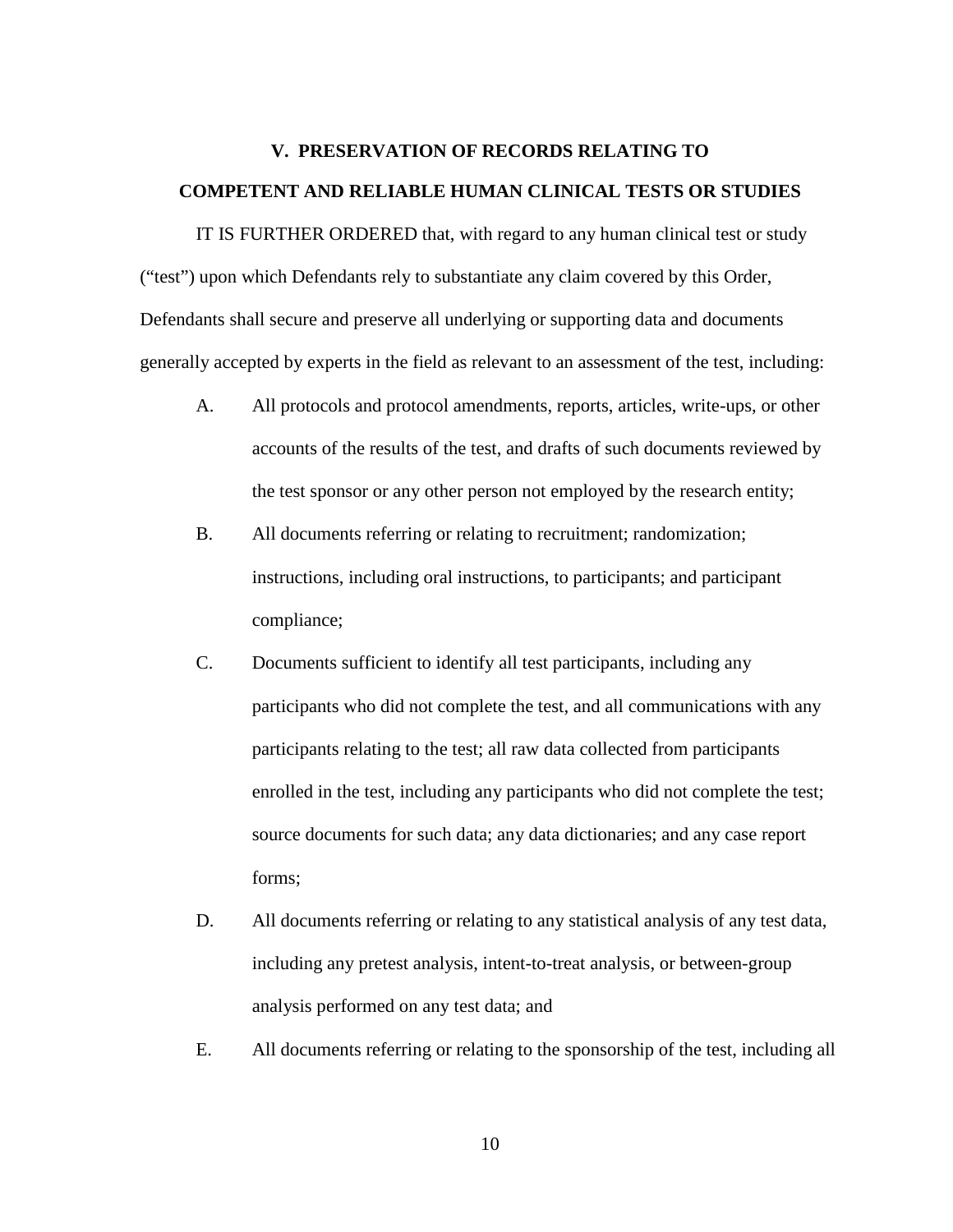communications and contracts between any sponsor and the test's researchers.

 part by: (1) any Defendant; (2) any Defendant's officers, agents, representatives, or *Provided, however,* the preceding preservation requirement does not apply to a reliably reported test, unless the test was conducted, controlled, or sponsored, in whole or in employees; (3) any other person or entity in active concert or participation with any Defendant; (4) any person or entity affiliated with or acting on behalf of any Defendant; (5) any supplier of any ingredient contained in the product at issue to any of the foregoing or to the product's manufacturer; or (6) the supplier or manufacturer of such product.

For purposes of this Section, "reliably reported test" means a report of the test has been published in a peer-reviewed journal, and such published report provides sufficient information about the test for experts in the relevant field to assess the reliability of the results.

For any test conducted, controlled, or sponsored, in whole or in part, by Defendants, Defendants must establish and maintain reasonable procedures to protect the confidentiality, security, and integrity of any personal information collected from or about participants. These procedures must be documented in writing and must contain administrative, technical, and physical safeguards appropriate to Corporate Defendants' size and complexity, the nature and scope of Defendants' activities, and the sensitivity of the personal information collected from or about the participants.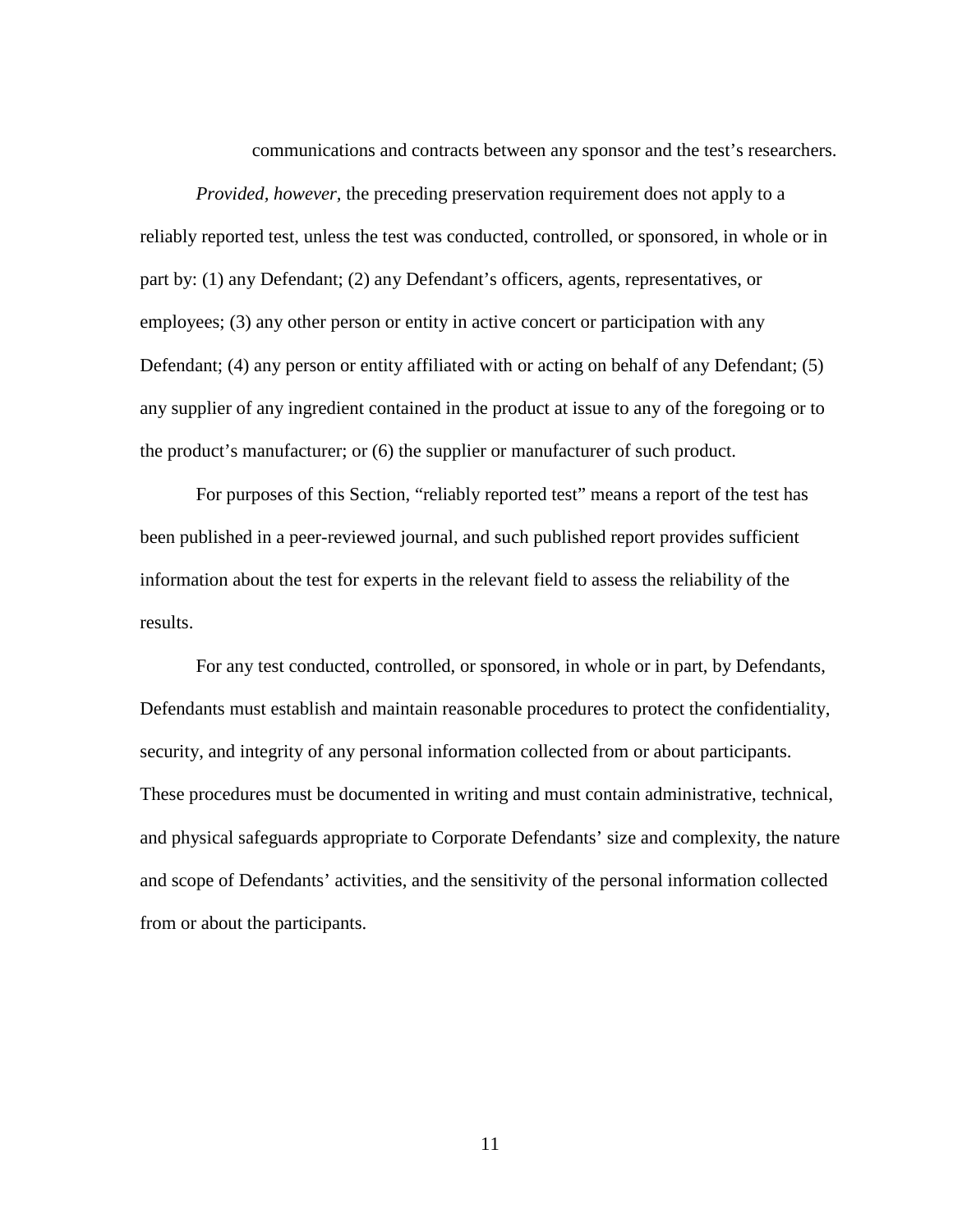# **VI. PROHIBITED REPRESENTATIONS REGARDING PRODUCT INGREDIENTS, ENDORSEMENTS, AND SEAL PROGRAMS**

 IT IS FURTHER ORDERED that Defendants, Defendants' officers, agents, any product or service are permanently restrained and enjoined from misrepresenting, in any employees, and attorneys, and all other persons in active concert or participation with any of them, who receive actual notice of this Order, whether acting directly or indirectly, in connection with the labeling, advertising, promotion, offering for sale, sale, or distribution of manner, expressly or by implication:

- A. The ingredients in any product;
- result through use of the product or service; B. That purported consumers who appear in advertising obtained the purported
- C. That an entity providing an endorsement, seal, or certification has reviewed the ethics or trustworthiness of any business;
- D. That an entity providing an endorsement, seal, or certification has verified that advertisements are accurate or reveal all material facts; or
- E. That an entity providing an endorsement, seal, or certification is independent of the product or service advertiser.

### **VII. FDA-APPROVED CLAIMS**

### IT IS FURTHER ORDERED that nothing in this Order prohibits Defendants,

Defendants' officers, agents, employees, and attorneys, or all other persons in active concert or participation with any of them from: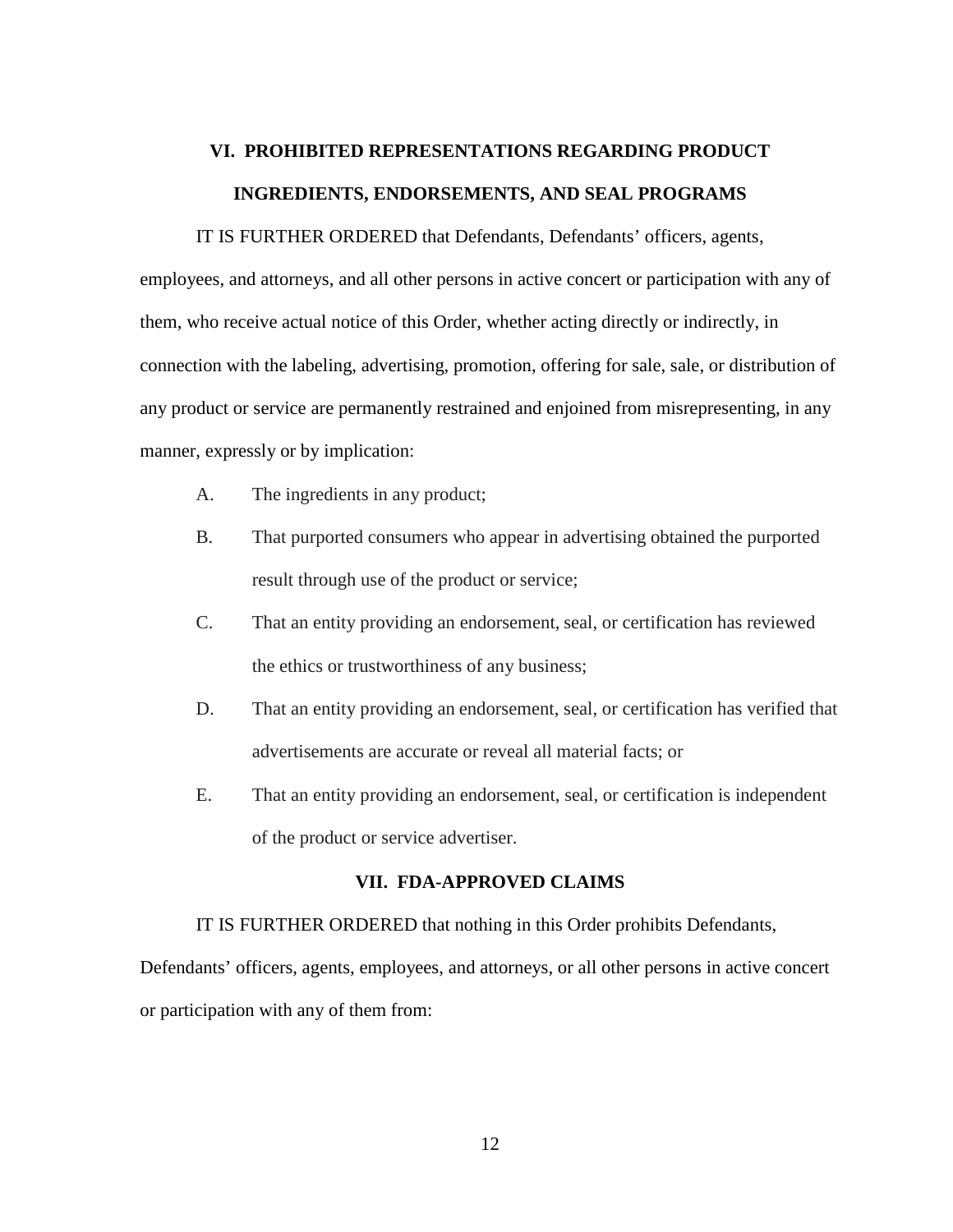- drug under any tentative final or final monograph promulgated by the Food A. For any drug, making a representation that is approved in labeling for such and Drug Administration, or under any new drug application approved by the Food and Drug Administration; and
- B. For any product, making a representation that is specifically authorized for use in labeling for such product by regulations promulgated by the Food and Drug Administration pursuant to the Nutrition Labeling and Education Act of 1990 or permitted under Sections 303-304 of the Food and Drug Administration Modernization Act of 1997.

# IT IS FURTHER ORDERED that: **VIII. MONETARY JUDGMENT AND PARTIAL SUSPENSION**

 the Commission against Individual Defendants and Corporate Defendants, jointly and A. Judgment in the amount of One Million, Three Hundred Forty-Four Thousand, One Hundred Seventy-Three Dollars (\$1,344,173) is entered in favor of severally, as equitable monetary relief.

B. Defendants are ordered to pay to the Commission Twenty-Nine Thousand and Thirty Dollars (\$29,030), which, as Defendants stipulate, their undersigned counsel holds in escrow for no purpose other than payment to the Commission. Such payment must be made within seven days of entry of this Order by electronic fund transfer in accordance with instructions previously provided by a representative of the Commission.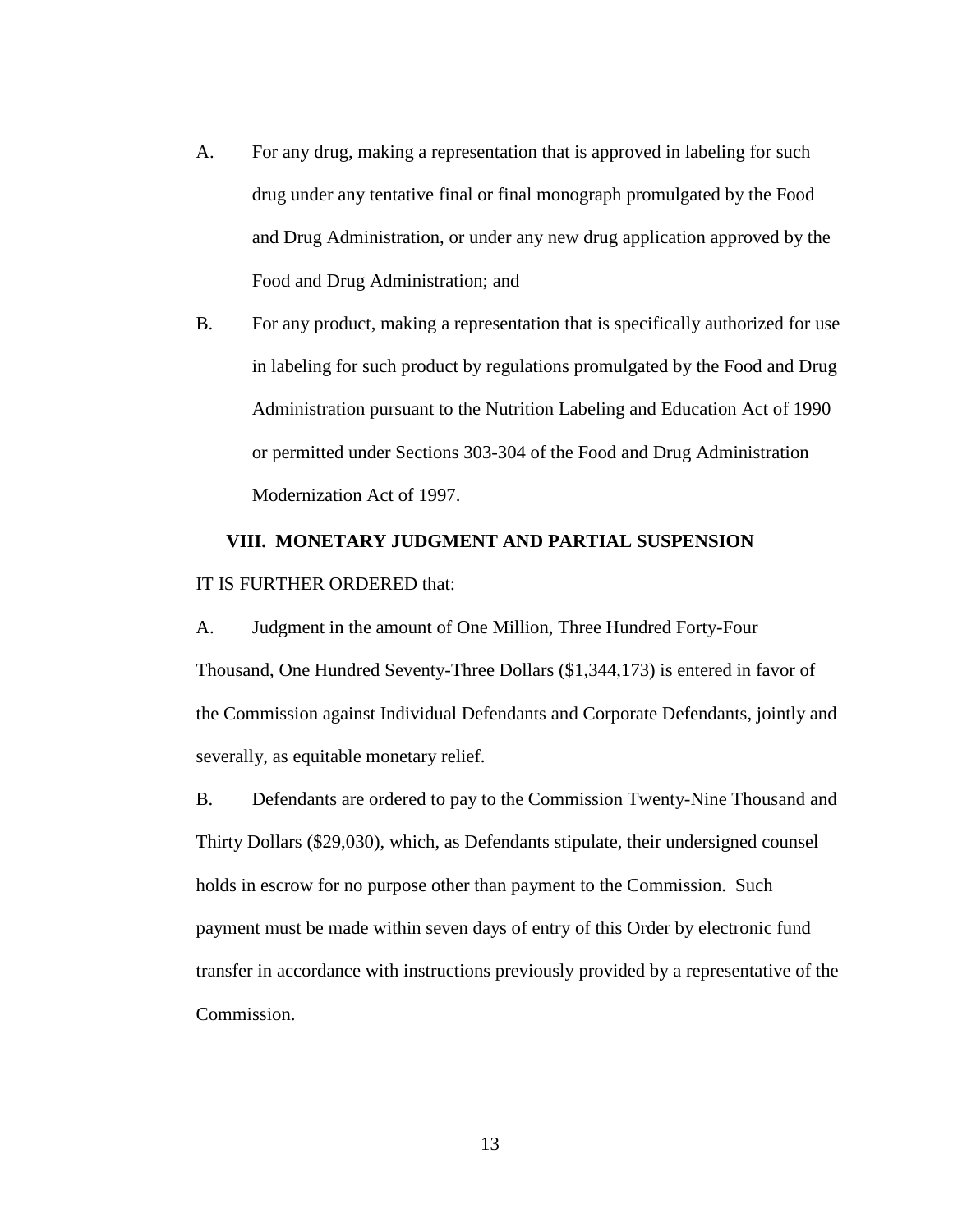C. Upon compliance with Section VIII.B., the remainder of the judgment is suspended, subject to the Subsections below.

D. The Commission's agreement to the suspension of part of the judgment is expressly premised upon the truthfulness, accuracy, and completeness of Defendants' sworn financial statements and related documents (collectively, "financial attestations") submitted to the Commission, namely:

- 1. The Financial Statement of Anna McLean, dated May 23, 2017;
- 2. The Financial Statement of Robert McLean, dated May 23, 2017;
- 3. The Financial Statement of Nature's Bioscience, LLC, dated May 23, 2017;
- 4. The Financial Statement of NextGen Nutritonals, LLC, dated December 16, 2016, and the NextGen Nutritionals 2016 Estimated End of Year Report, Bates No. FTC-NextGen 323;
- 5. The Financial Statement of Strictly Health Corp, LLC dated December 16, 2016;
- December 16, 2016; 6. The Financial Statement of Cyber Business Technology, LLC, dated
- 7. The 2013, 2014, and 2015 U.S. Individual Income Tax Returns for Robert and Anna McLean, submitted to the FTC on December 19, 2016; and the 2016 U.S. Individual Income Tax Return for Robert and Anna McLean submitted to the FTC on April 24, 2017;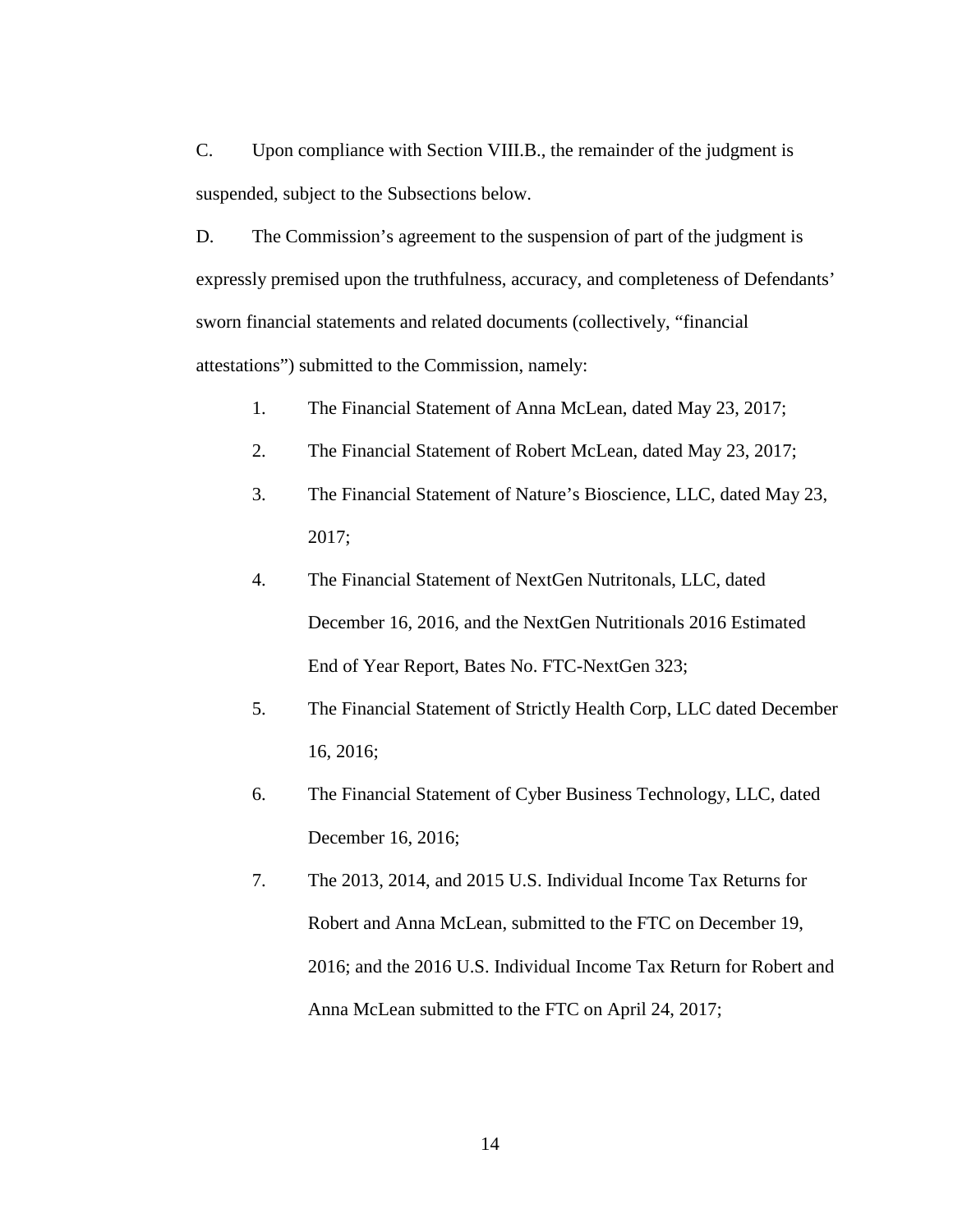- 8. The transcript of the May 25, 2017 deposition of Anna and Robert McLean (and referenced Exhibits 1, 2, 3, and 4);
- 9. The letter from Leonard L. Gordon to Janet Evans dated May 5, 2017 and referenced documents Bates Nos. FTC-NextGen 445-468;
- FTC-NextGen 498; and 10. The letter from Leonard L. Gordon to Janet Evans dated May 23, 2017 and referenced documents Bates Nos. FTC-NextGen 459 through
- 2017, from Creative Lending LLC to Robert McLean and Anna 11. The email from Leonard L. Gordon to Janet Evans dated June 14, 2017, transmitting the two Notices of Action Taken, dated June 9, McLean.

E. The suspension of the judgment will be lifted as to any Defendant if, upon motion by the Commission, the Court finds that Defendant failed to disclose any material asset, materially misstated the value of any asset, or made any other material misstatement or omission in the financial attestations identified above.

 parties stipulate only for the purposes of this Section represents the consumer injury F. If the suspension of the judgment is lifted, the judgment becomes immediately due as to that Defendant in the amount specified in Subsection A above (which the alleged in the Complaint), less any payment previously made pursuant to this Section, plus interest computed from the date of entry of this Order.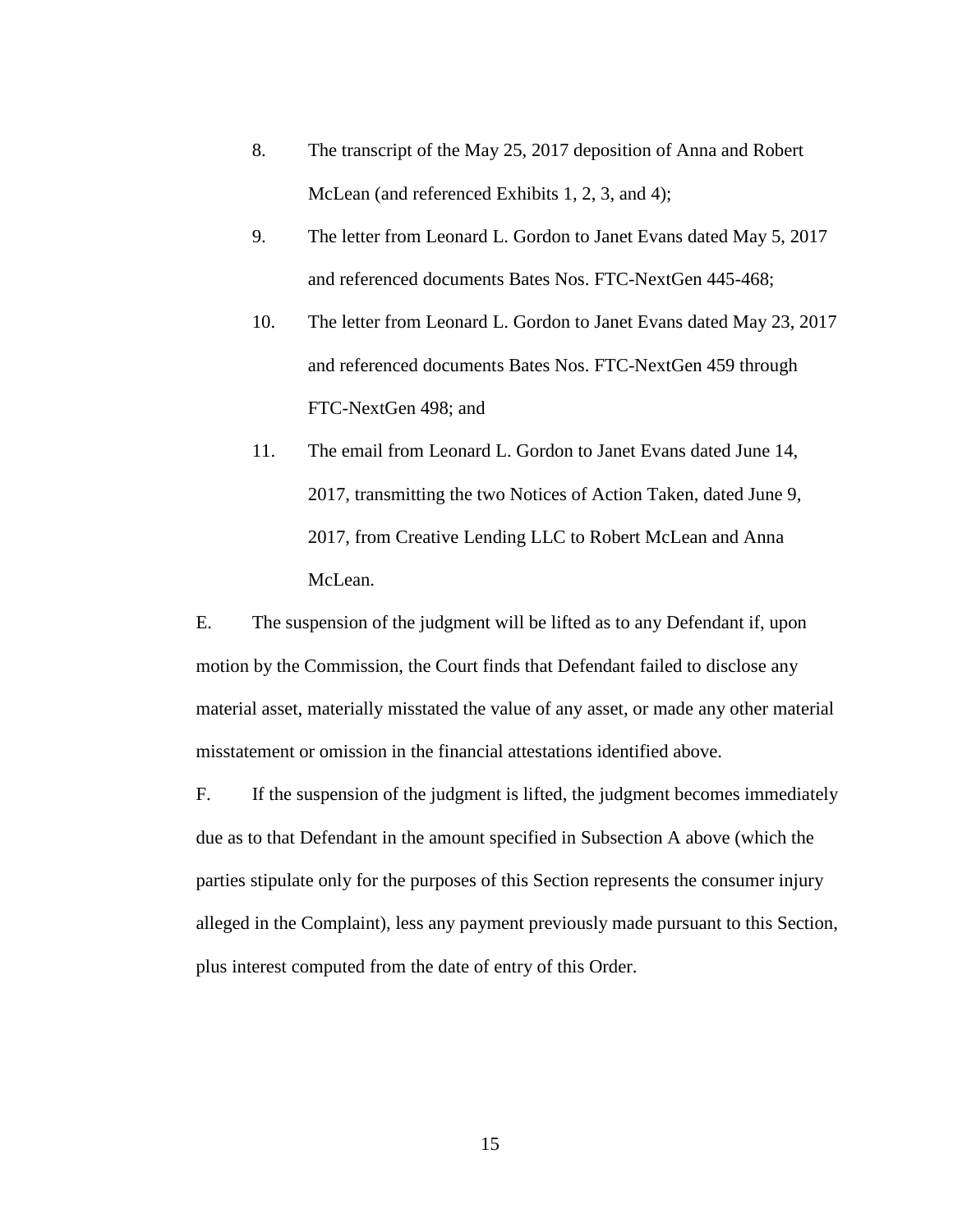interest in all assets transferred pursuant to this Order and may not seek the return of G. Defendants relinquish dominion and all legal and equitable right, title, and any assets.

 Order, such as a nondischargeability complaint in any bankruptcy case. H. The facts alleged in the Complaint will be taken as true, without further proof, in any subsequent civil litigation by or on behalf of the Commission, including in a proceeding to enforce its rights to any payment or monetary judgment pursuant to this

I. The facts alleged in the Complaint establish all the elements necessary to sustain an action by the Commission pursuant to Section  $523(a)(2)(A)$  of the Bankruptcy Code, 11 U.S.C. § 523(a)(2)(A), and this Order will have collateral estoppel effect for such purposes.

 may be used for collecting and reporting on any delinquent amount arising out of this J. Defendants acknowledge that their Social Security Numbers and Taxpayer Identification Numbers, which Defendants previously submitted to the Commission, Order, in accordance with 31 U.S.C. § 7701.

 to consumers is wholly or partially impracticable or money remains after redress is completed, the Commission may apply any remaining money for such equitable relief (including consumer information remedies) as it determines to be reasonably related K. All money paid to the Commission pursuant to this Order may be deposited into a fund administered by the Commission or its designee to be used for equitable relief, including consumer redress and any attendant expenses for the administration of any redress fund. If a representative of the Commission decides that direct redress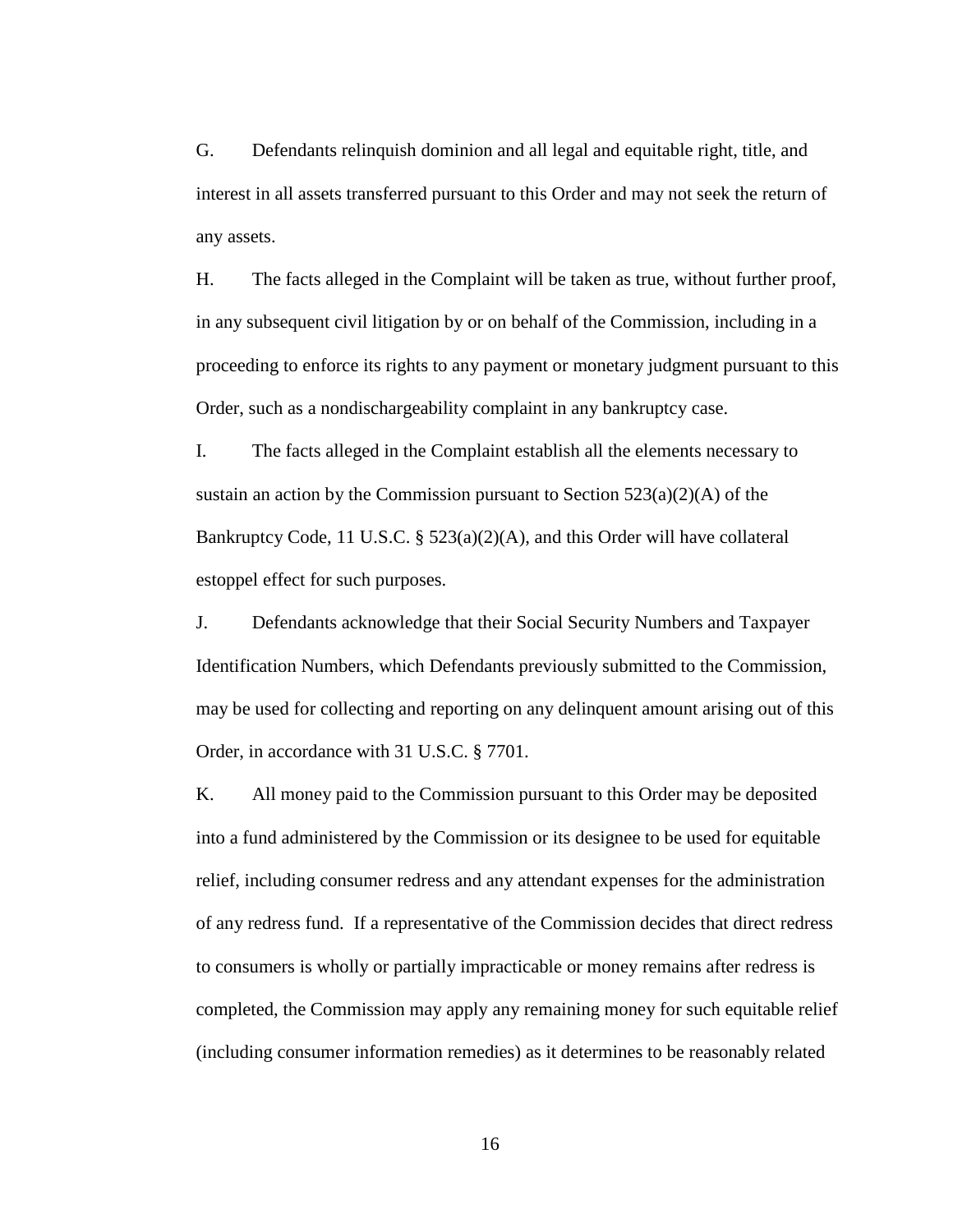to Defendants' practices alleged in the Complaint. Any money not used for such equitable relief is to be deposited to the U.S. Treasury as disgorgement. Defendants have no right to challenge any actions the Commission or its representatives may take pursuant to this Subsection.

### **IX. CUSTOMER INFORMATION**

IT IS FURTHER ORDERED that Defendants, Defendants' officers, agents, employees, and attorneys, and all other persons in active concert or participation with any of them, who receive actual notice of this Order, are permanently restrained and enjoined from directly or indirectly:

- efficiently administer consumer redress. If a representative of the A. Failing to provide sufficient information to enable the Commission to Commission requests in writing any information related to redress, Defendants must provide it, in the form prescribed by the Commission, within 14 days.
- B. Disclosing, using, or benefitting from customer information, including the name, address, telephone number, email address, Social Security number, other identifying information, or any data that enables access to a customer's account (including a credit card, bank account, or other financial account), that any Defendant obtained prior to entry of this Order in connection with the labeling, advertising, promotion, offering for sale, sale, or distribution, of BioMazing HCG, Hoodoba, Fucoidan Force, Immune Strong, and VascuVite.
- C. Failing to destroy such consumer information in all forms in their possession,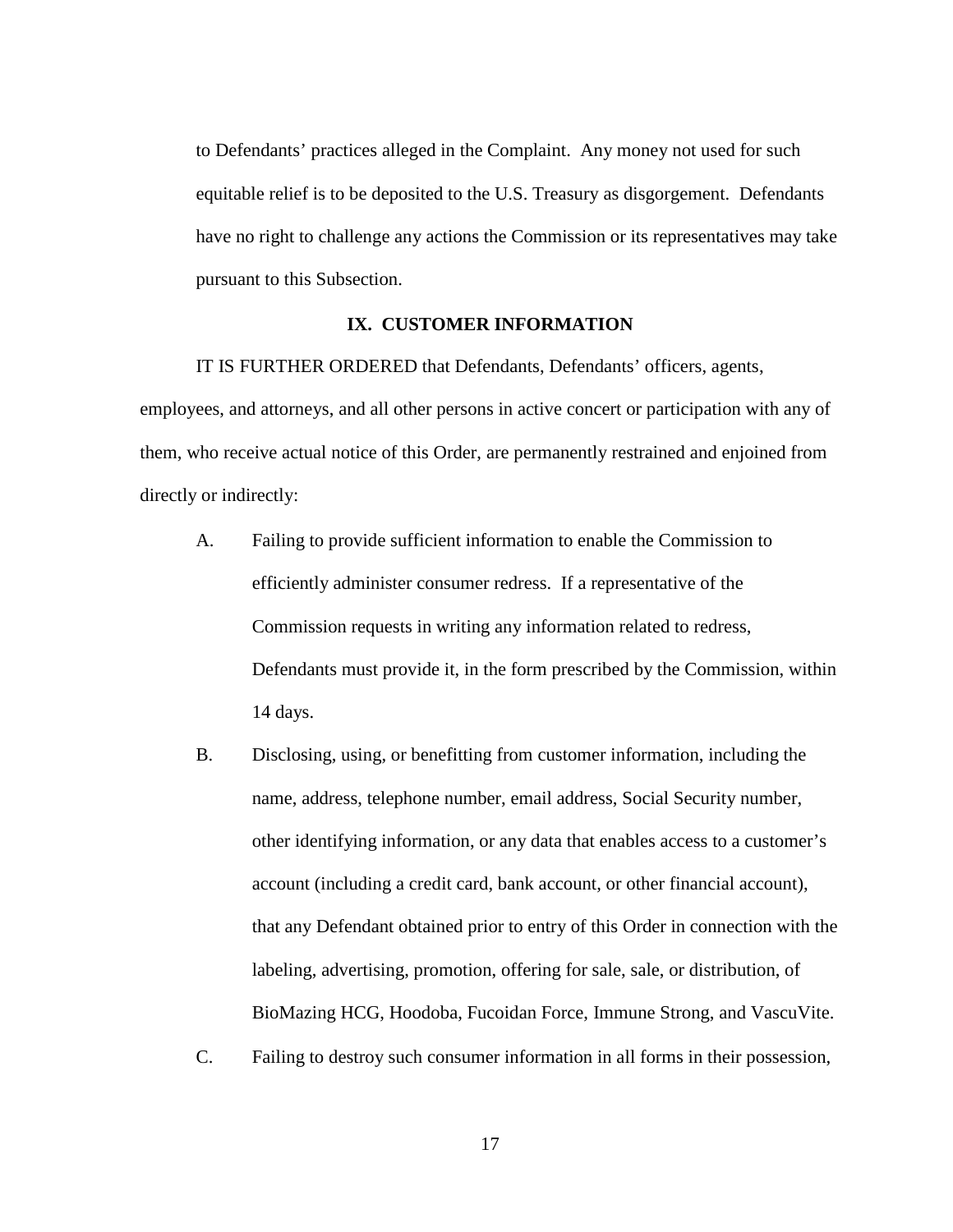from a representative of the Commission. custody, or control within 30 days after receipt of a written direction to do so

 to the extent requested by a government agency or required by law, regulation, or court order. *Provided, however,* that customer information need not be destroyed, and may be disclosed,

### **X. ORDER ACKNOWLEDGMENTS**

IT IS FURTHER ORDERED that Defendants obtain acknowledgments of receipt of this Order:

- A. Each Defendant, within 7 days of entry of this Order, must submit to the Commission an acknowledgment of receipt of this Order sworn under penalty of perjury.
- B. For 20 years after entry of this Order, the Corporate Defendants and the Individual Defendants, for any business engaged in conduct related to the subject matter of the Order, that any of them, individually or collectively with any other Defendant, is the majority owner or controls directly or indirectly, must deliver a copy of this Order to: (1) all principals, officers, directors, and LLC managers and members; (2) all employees, agents, and representatives who participate in conduct related to the subject matter of the Order; and (3) any business entity resulting from any change in structure as set forth in the Provision titled Compliance Reporting. Delivery must occur within 7 days of entry of this Order for current personnel. For all others, delivery must occur before they assume their responsibilities.
- C. From each individual or entity to which a Defendant delivered a copy of this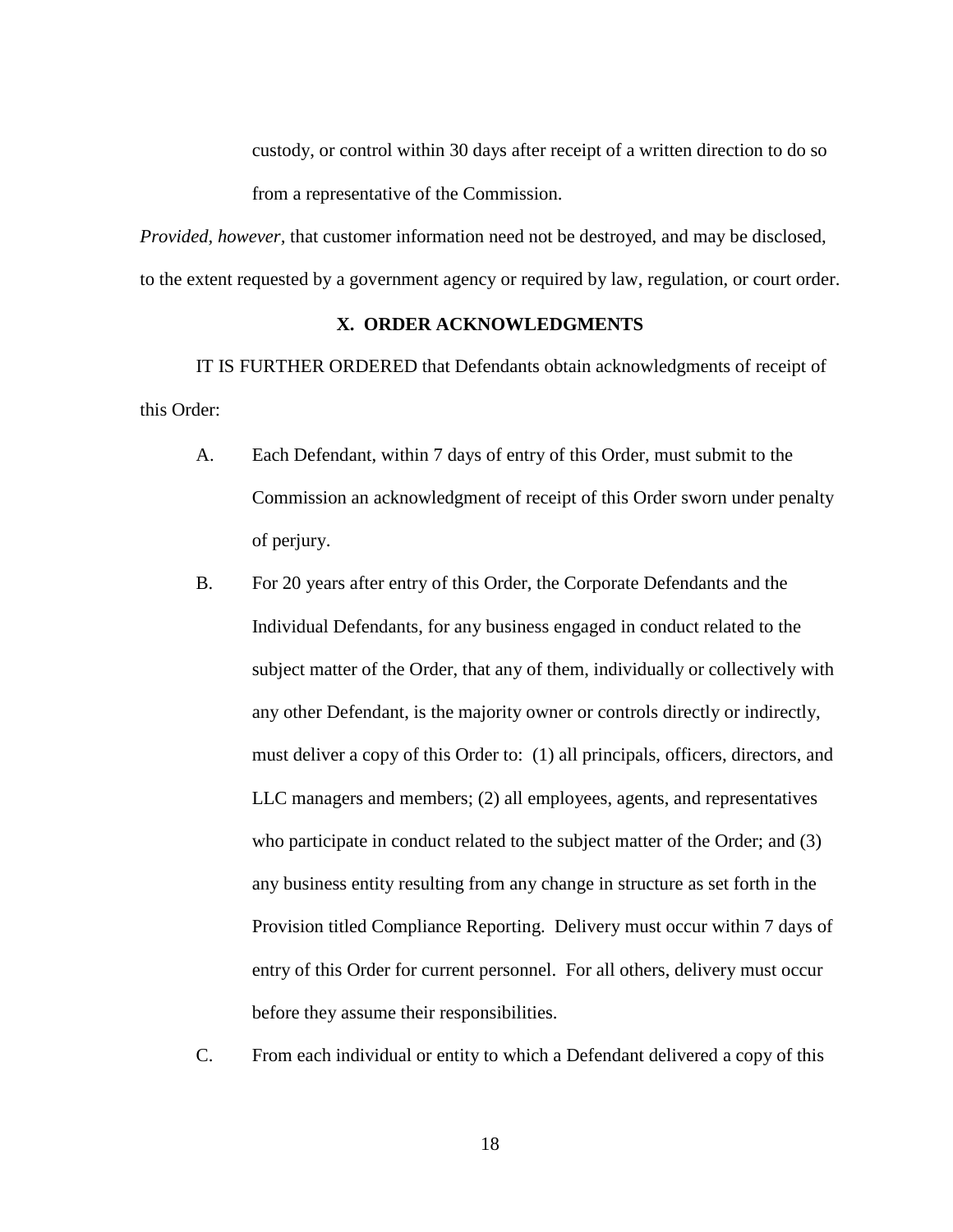Order, that Defendant must obtain, within 30 days, a signed and dated acknowledgment of receipt of this Order.

### **XI. COMPLIANCE REPORTING**

 IT IS FURTHER ORDERED that Defendants make timely submissions to the Commission:

A. Sixty days after entry of this Order, each Defendant must submit a compliance report, sworn under penalty of perjury:

 (b) identify all of that Defendant's businesses by all of their names, including and sales, and the involvement of any other Defendant (which the Individual involvement); (d) describe in detail whether and how that Defendant is in 1. Each Defendant must: (a) identify the primary physical, postal, and email address and telephone number, as designated points of contact, which representatives of the Commission may use to communicate with Defendant; any aliases or fictitious names, telephone numbers, and physical, postal, email, and Internet addresses; (c) describe the activities of each business, including the goods and services offered, the means of advertising, marketing, Defendant must describe if he knows or should know due to his own compliance with each Provision of this Order; and (e) provide a copy of each Order Acknowledgment obtained pursuant to this Order, unless previously submitted to the Commission.

2. Additionally, the Individual Defendant must: (a) identify all telephone numbers and all physical, postal, email and Internet addresses, including all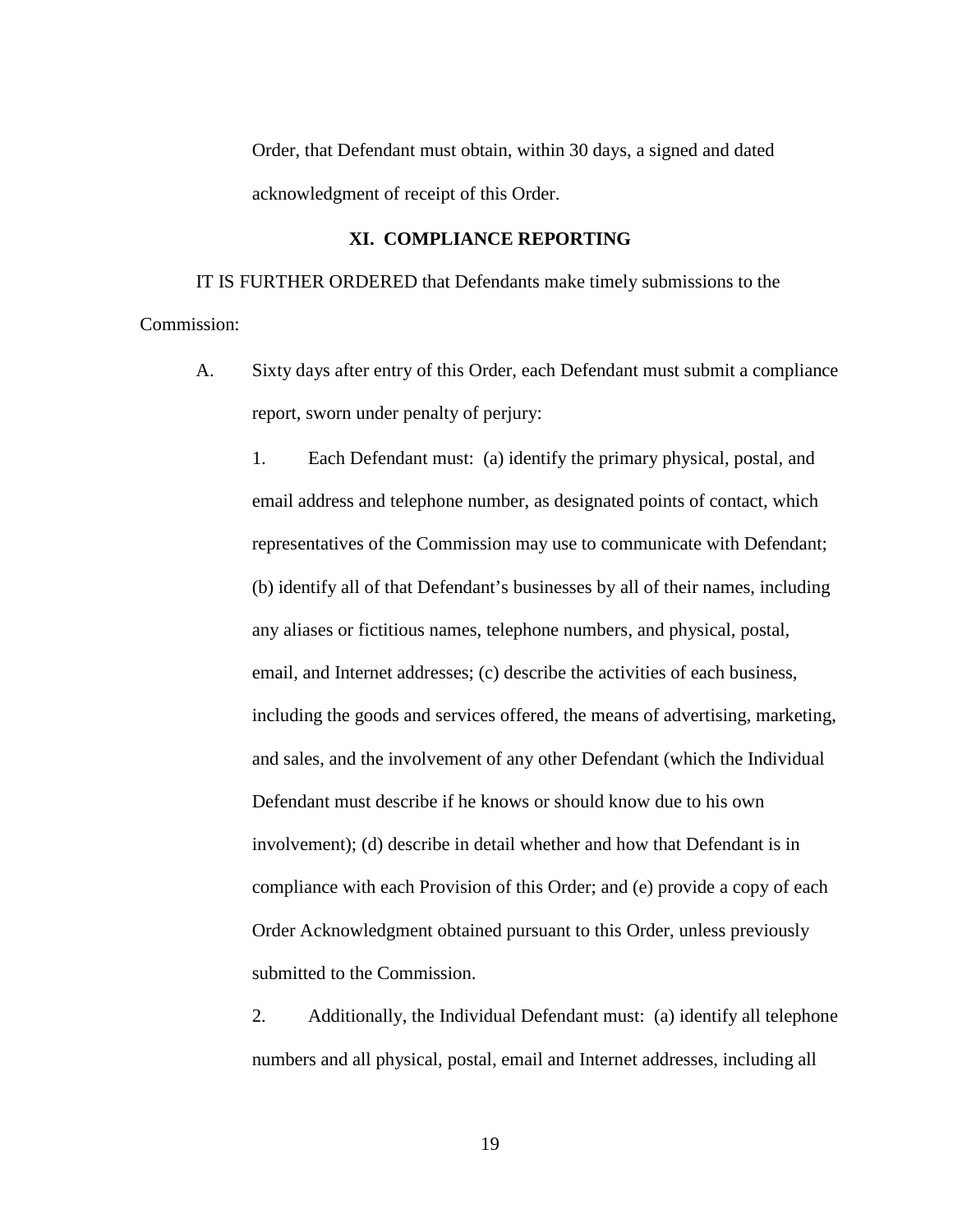which the Individual Defendant performs services whether as an employee or otherwise and any entity in which the Individual Defendant has direct or residences; (b) identify all business activities, including any business for indirect control; and (c) describe in detail the Individual Defendant's involvement in each such business, including title, role, responsibilities, participation, authority, control, and any ownership.

B. For 10 years after entry of this Order, each Defendant must submit a compliance notice, sworn under penalty of perjury, within 30 days of any change in the following:

 1. Each Defendant must report any change in: (a) name, including use of any aliases or fictitious names; (b) any designated point of contact; or (c) the sale, or dissolution of the entity or any subsidiary, parent, or affiliate that structure of the Corporate Defendant or any entity that such Defendant has any ownership interest in or controls directly or indirectly that may affect compliance obligations arising under this Order, including: creation, merger, engages in any acts or practices subject to this Order.

 name, including aliases or fictitious names, or residence address; or (b) title or 2. Additionally, the Individual Defendant must report any change in: (a) role in any business activity, including any business for which such Defendant performs services whether as an employee or otherwise and any entity in which such Defendant has direct or indirect control, and identify the name, physical address, and any Internet address of the business or entity.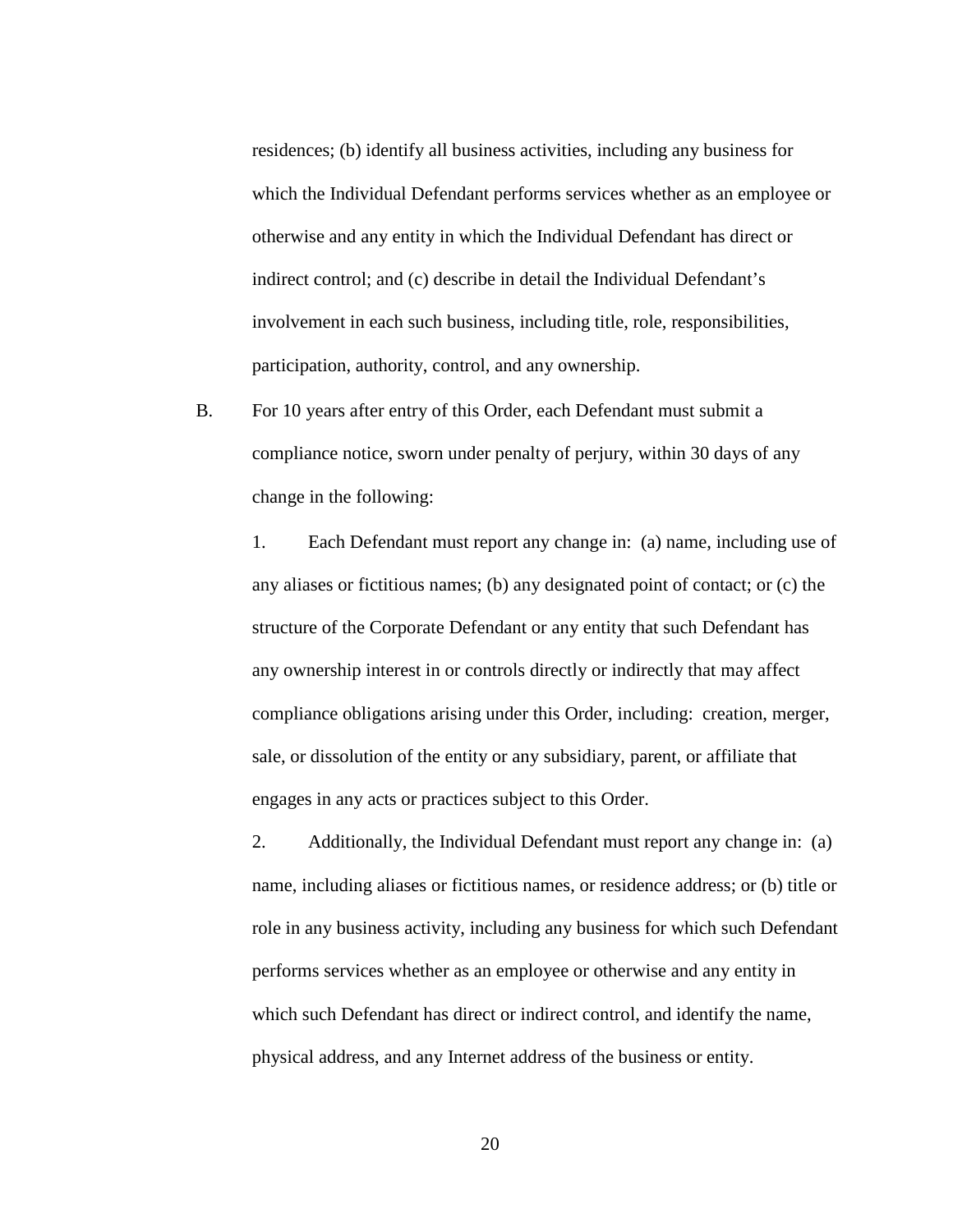- C. Each Defendant must submit to the Commission notice of the filing of any bankruptcy petition, insolvency proceeding, or similar proceeding by or against such Defendant within 14 days of its filing.
- laws of the United States of America that the foregoing is true and correct. D. Any submission to the Commission required by this Order to be sworn under penalty of perjury must be true and accurate and comply with 28 U.S.C. § 1746, such as by concluding: "I declare under penalty of perjury under the Executed on: \_\_\_\_\_\_\_" and supplying the date, signatory's full name, title (if applicable), and signature.
- DEbrief@ftc.gov or sent by overnight courier (not the U.S. Postal Service) to: Trade Commission, 600 Pennsylvania Avenue NW, Washington, DC 20580. E. Unless otherwise directed by a Commission representative in writing, all submissions to the Commission pursuant to this Order must be emailed to Associate Director for Enforcement, Bureau of Consumer Protection, Federal The subject line must begin: FTC v. NextGen Nutritionals, LLC, et al.

### **XII. RECORDKEEPING**

 IT IS FURTHER ORDERED that Defendants must create certain records for 10 years Defendants and each Individual Defendant for any business that such Defendant, individually after entry of the Order, and retain each such record for 5 years. Specifically, the Corporate or collectively with any other Defendant, is a majority owner or controls directly or indirectly, must create and retain the following records:

A. Accounting records showing the revenues from all goods or services sold;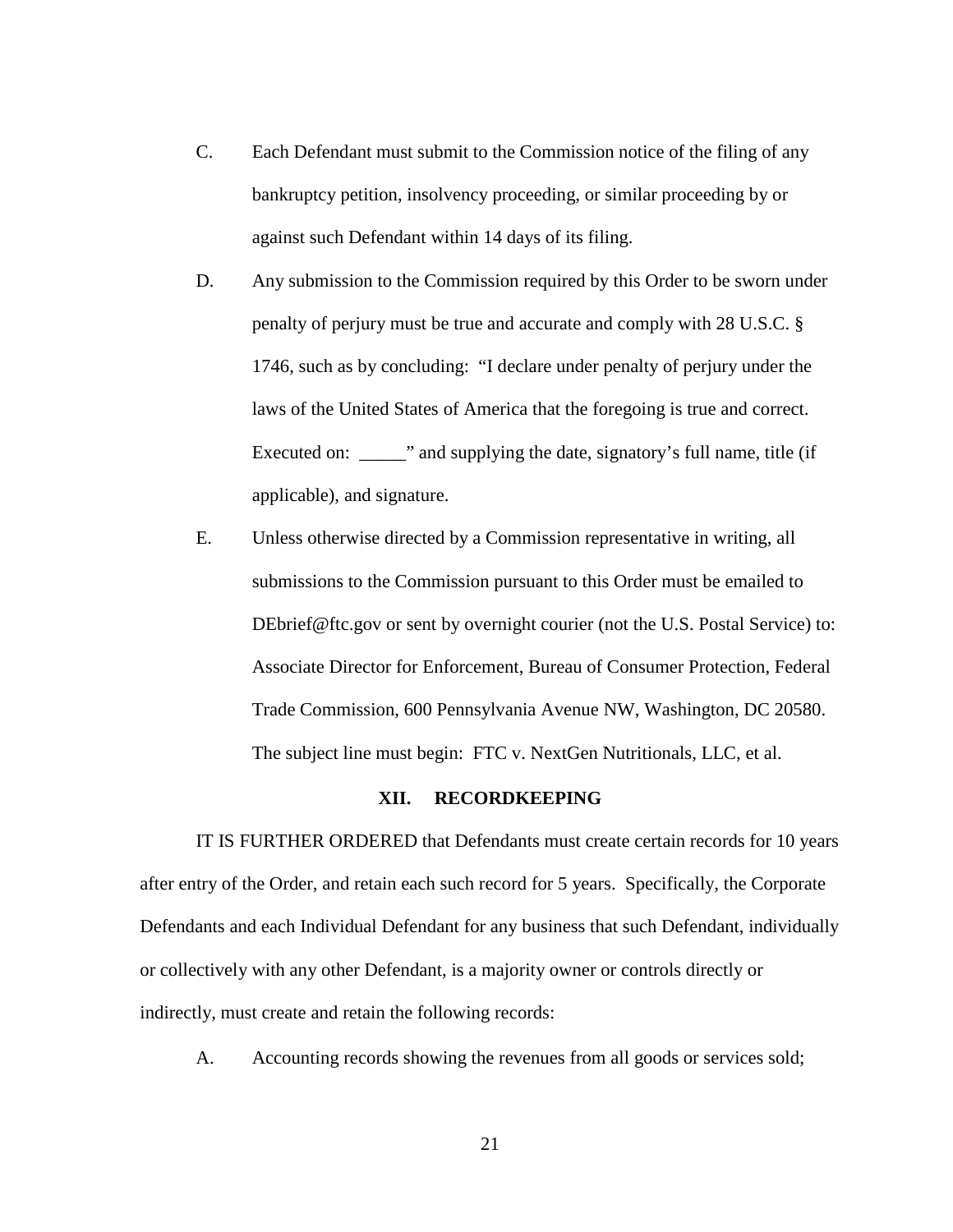- B. Customer files obtained after entry of this Order showing the names, addresses, telephone numbers, dollar amounts paid, and the quantity and description of goods or services purchased;
- C. Personnel records showing, for each person providing services, whether as an employee or otherwise, that person's: name; addresses; telephone numbers; job title or position; dates of service; and (if applicable) the reason for termination;
- D. Records of all consumer complaints and refund requests, whether received directly or indirectly, such as through a third party, and any response;
- E. All records necessary to demonstrate full compliance with each Provision of this Order, including all submissions to the Commission; and
- F. A copy of each unique advertisement or other marketing material.

### **XIII. COMPLIANCE MONITORING**

 compliance with this Order, including any failure to transfer any assets as required by this IT IS FURTHER ORDERED that, for the purpose of monitoring Defendants' Order:

 Commission, each Defendant must: submit additional compliance reports or appear for depositions; and produce documents for inspection and copying. A. Within 14 days of receipt of a written request from a representative of the other requested information, which must be sworn under penalty of perjury; The Commission is also authorized to obtain discovery, without further leave of court, using any of the procedures prescribed by Federal Rules of Civil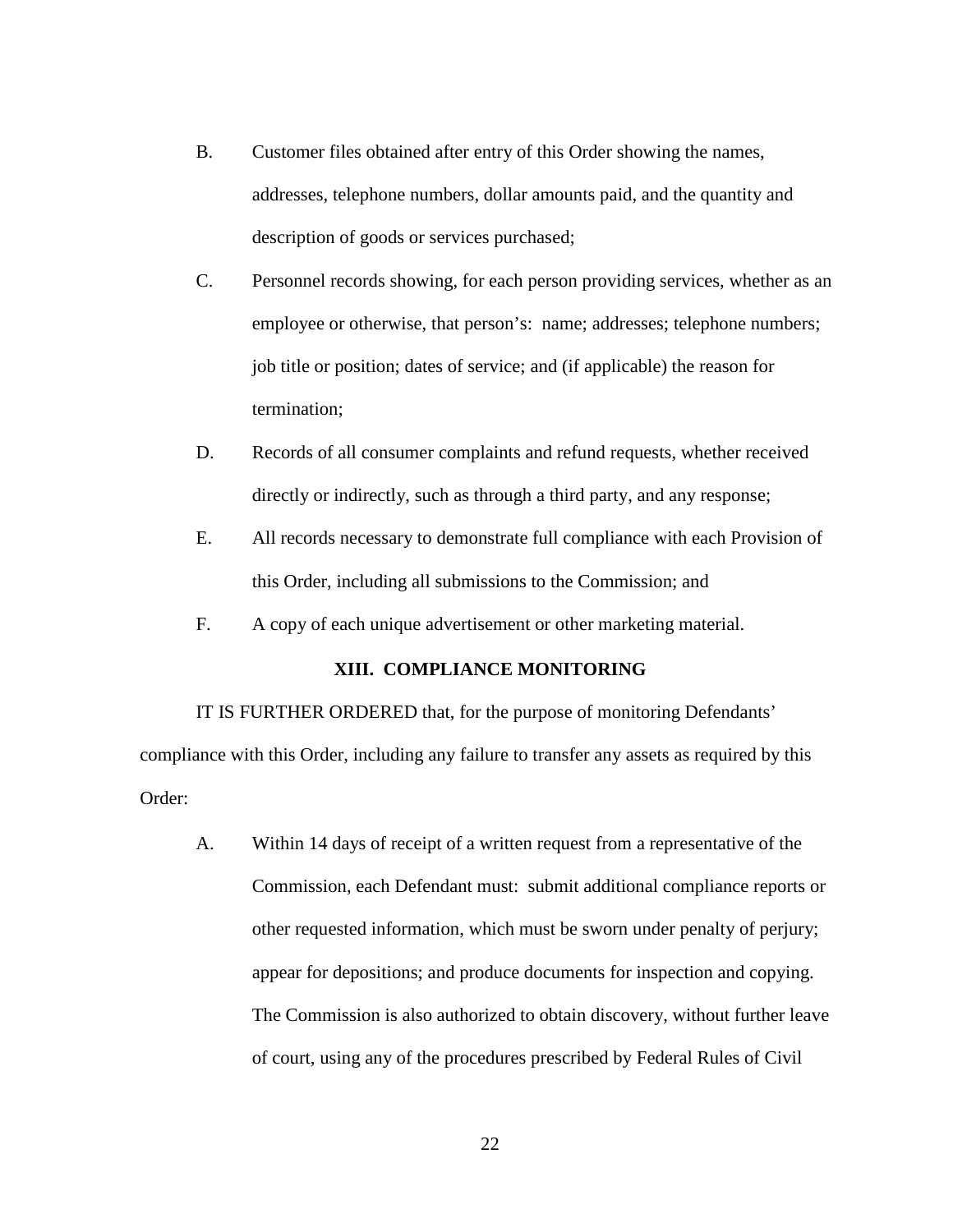Procedure 29, 30 (including telephonic depositions), 31, 33, 34, 36, 45, and 69.

- B. For matters concerning this Order, the Commission is authorized to communicate directly with each Defendant. Defendant must permit representatives of the Commission to interview any employee or other person affiliated with any Defendant who has agreed to such an interview. The person interviewed may have counsel present.
- C. The Commission may use all other lawful means, including posing, through its representatives as consumers, suppliers, or other individuals or entities, to Defendants or any individual or entity affiliated with Defendants, without the necessity of identification or prior notice. Nothing in this Order limits the Commission's lawful use of compulsory process, pursuant to Sections 9 and 20 of the FTC Act, 15 U.S.C. §§ 49, 57b-1.
- reporting agency must furnish consumer reports concerning the Individual Defendant, pursuant to Section 604(1) of the Fair Credit Reporting Act, 15 D. Upon written request from a representative of the Commission, any consumer U.S.C. §1681b(a)(1).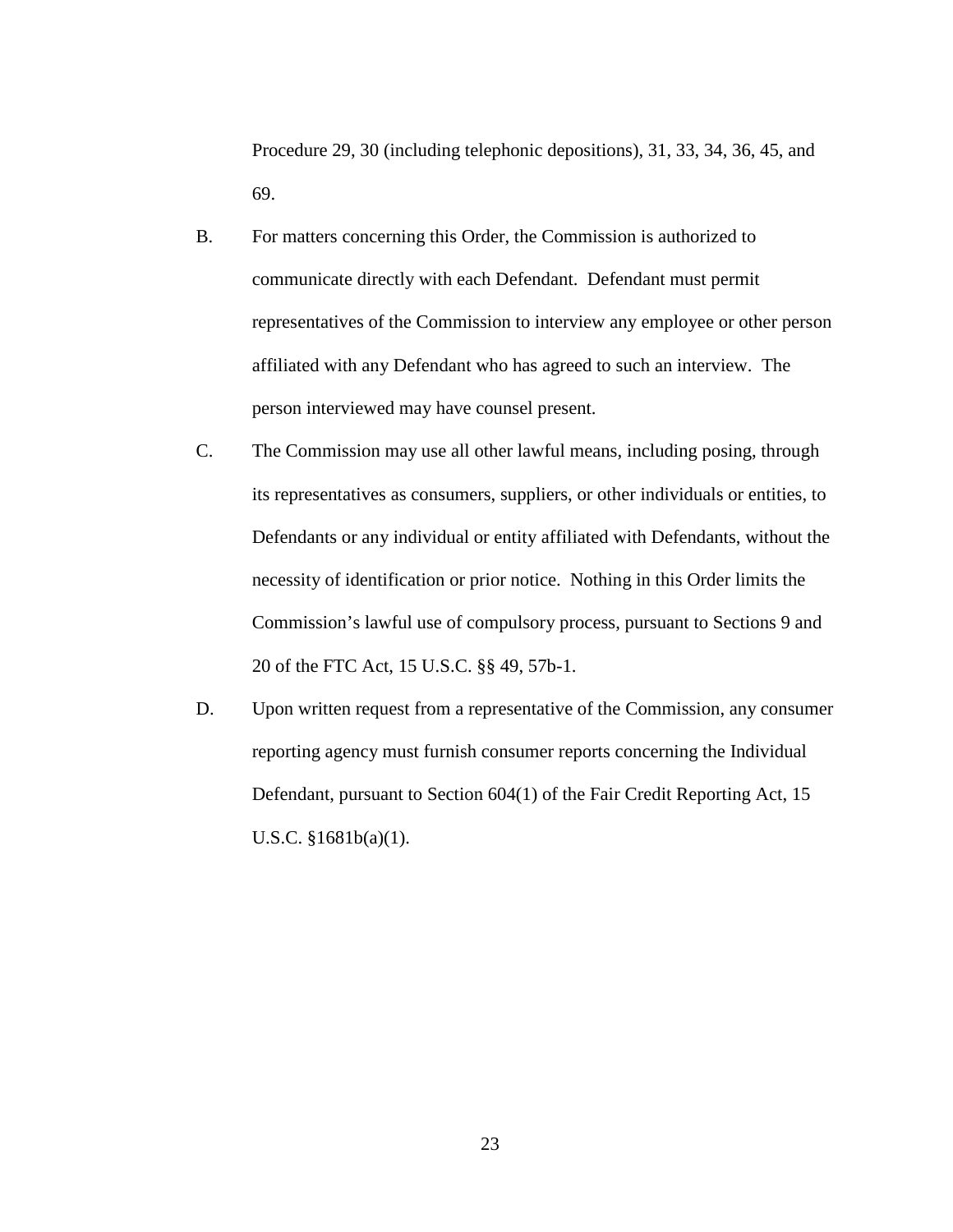### XIV. RETENTION OF JURISDICTION

IT IS FURTHER ORDERED that this Court retains jurisdiction of this matter for

purposes of construction, modification, and enforcement of this Order.

 $\bar{I}$ 

PURSUANT TO STIPULATION, IT IS SO ORDERED

this  $\_\_$  day of  $\_\_\_\_$ , 2017.

### UNITED STATES DISTRICT JUDGE

### SO STIPULATED AND AGREED:

FOR PLAINTIFF FEDERAL TRADE COMMISSION:

DAVID SHONKA Acting General Counsel Federal Trade Commission 600 Pennsylvania Ave., NW, H-568 Washington, DC 20580

date: 11/14/17

Janet M. Evans JANET M. EVANS Federal Trade Commission 600 Pennsylvania Ave., NY, CC-10528 Washington, DC 20580 (202) 326-2125 (voice) Email: jevans@ftc.gov

FOR DEFENDANTS NEXTGEN NUTRITIONALS, LLC AND AND CYBER BUSINESS TECHNOLOGY, LLC:

ے date: 8.4.17 Ō

Robert McLean, Owner and Manager

### FOR DEFENDANT STRICTLY HEALTH